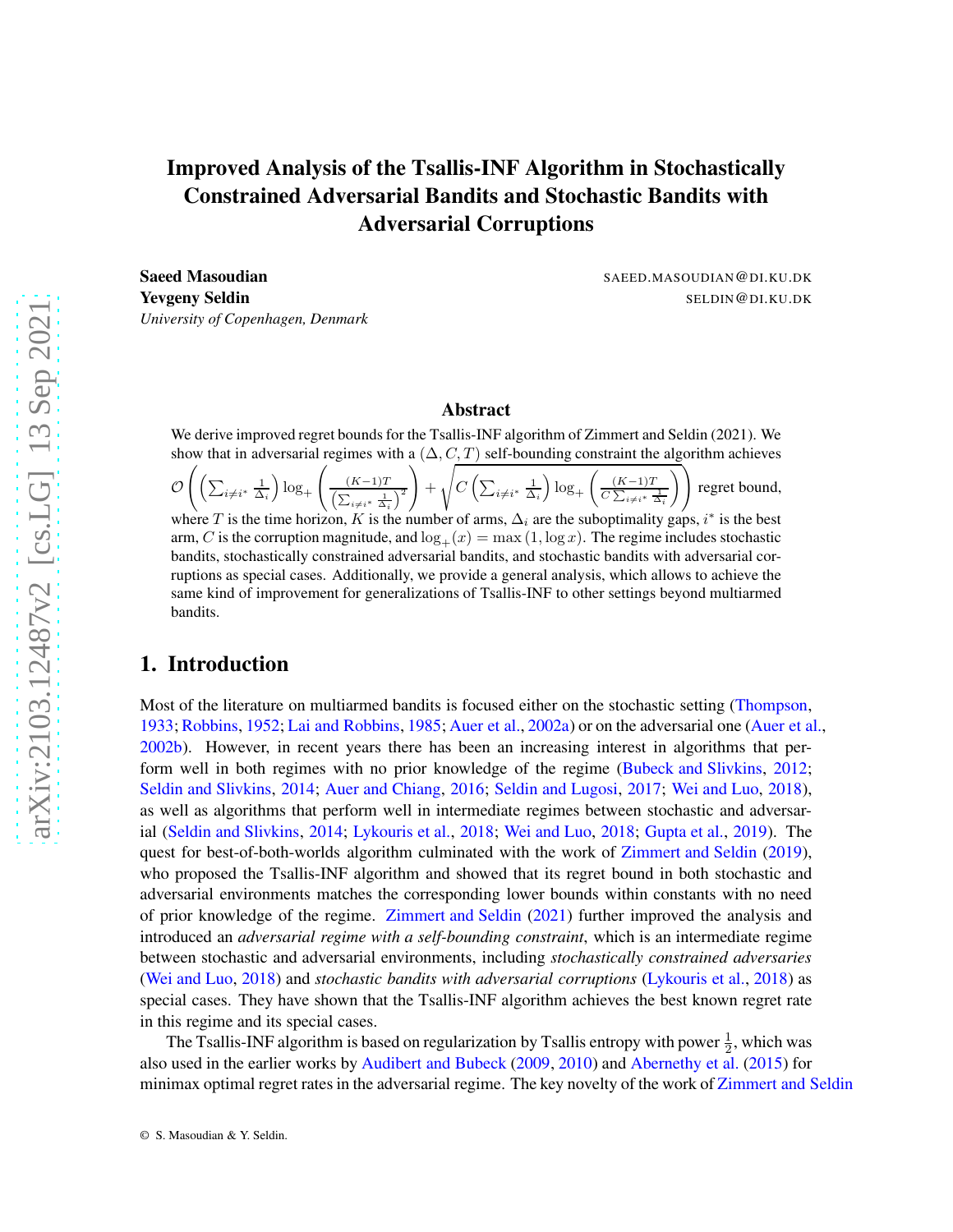[\(2019](#page-14-6), [2021](#page-14-7)) is an analysis of the algorithm in the stochastic setting based on a self-bounding property of the regret. The idea has been subsequently extended to derive best-of-both-worlds algorithms for combinatorial semi-bandits [\(Zimmert et al.](#page-14-8), [2019](#page-14-8)), decoupled exploration and exploitation [\(Rouyer and Seldin,](#page-14-9) [2020](#page-14-9)), bandits with switching costs [\(Rouyer et al.,](#page-14-10) [2021](#page-14-10)), and ergodic MDPs [\(Jin and Luo,](#page-13-9) [2020](#page-13-9)).

We present a refined analysis based on the self-bounding property, which improves the regret bound in the adversarial regime with a self-bounding constraint and its special cases: stochastic bandits, stochastically constrained adversarial bandits, and stochastic bandits with adversarial corruption. The adversarial regime with a self-bounding constraint is defined in the following way. Let  $\ell_1, \ell_2, \ldots$  be a sequence of loss vectors with  $\ell_t \in [0, 1]^K$ , let  $I_t$  be the action picked by the algorithm at round t, and let  $\overline{Reg}_T = \mathbb{E}\left[\sum_{t=1}^T \ell_{t,I_t}\right] - \min_i \mathbb{E}\left[\sum_{t=1}^T \ell_{t,i}\right]$  be the pseudo-regret. For a triplet  $(\Delta, C, T)$  with  $\Delta \in [0, 1]^K$  and  $C \geq 0$ , [Zimmert and Seldin](#page-14-7) [\(2021](#page-14-7)) define an *adversarial regime with a*  $(\Delta, C, T)$  *self-bounding constraint* as an adversarial regime, where the adversary picks losses, such that the pseudo-regret of any algorithm at time  $T$  satisfies

$$
\overline{Reg}_T \ge \sum_{t=1}^T \sum_i \Delta_i \mathbb{P}(I_t = i) - C.
$$

(The above condition is only assumed to be satisfied at time  $T$ , but there is no requirement that it is satisfied at time  $t < T$ .) A special case of this regime is the stochastically constrained adversarial regime, where  $\overline{Reg}_T = \sum_{t=1}^T \sum_i \Delta_i \mathbb{P}(I_t = i)$  with  $\Delta$  being the vector of suboptimality gaps. In particular, the stochastic regime is a special case of the stochastically constrained adversarial regime. (In the stochastic regime the expected loss of each arm is fixed over time. Stochastically constrained adversarial regime relaxes this requirement by only assuming that the expected gaps between the losses of pairs of arms are fixed, but the expected losses are allowed to fluctuate over time.) Another special case of an adversarial regime with a self-bounding constraint are stochastic bandits with adversarial corruptions. For two sequences of losses  $\overline{\mathcal{L}}_T = (\overline{\ell}_1, \ldots, \overline{\ell}_T)$  and  $\mathcal{L}_T =$  $(\ell_1,\ldots,\ell_T)$  the amount of corruption is measured by  $\sum_{t=1}^T \|\bar{\ell}_t - \ell_t\|_{\infty}$ . In stochastic bandits with adversarial corruptions the adversary takes a stochastic sequence of losses and injects corruption with corruption magnitude bounded by  $C$ . [Zimmert and Seldin](#page-14-7) [\(2021](#page-14-7)) show that a stochastic, as well as a stochastically constrained adversarial regime with a vector of suboptimality gaps ∆ and injected corruption of magnitude bounded by C, satisfy  $(\Delta, 2C, T)$  self-bounding constraint. As  $C$  grows from zero to  $T$ , the stochastic regime with adversarial corruptions interpolates between stochastic and adversarial bandits.

[Lykouris et al.](#page-14-5) [\(2018](#page-14-5)) were the first to introduce and study stochastic bandits with adversarial corruptions and their algorithm achieved  $\mathcal{O}\left(\sum_{i:\Delta_i>0}\right)$  $KC+\log(T)$  $\frac{\text{c} + \log(T)}{\Delta_i} \log(T)$ ) regret bound. [Gupta et al.](#page-13-5) [\(2019](#page-13-5)) improved it to  $\mathcal{O}\left(KC+\sum_{i:\Delta_i>0}\frac{1}{\Delta_i}\right)$  $\frac{1}{\Delta_i} \log^2(KT)$ . [Zimmert and Seldin](#page-14-7) [\(2021](#page-14-7)) have shown that their best-of-both-worlds Tsallis-INF algorithm achieves  $\mathcal{O}\left(\left(\sum_{i\neq i^*}\frac{\log T}{\Delta_i}\right)$  $\Delta_i$  $\Big) + \sqrt{C \sum_{i \neq i^*} \frac{\log T}{\Delta_i}}$  $\Delta_i$  $\setminus$ regret bound in the more general adversarial regime with  $(\Delta, C, T)$  self-bounding constraint under the assumption that  $\Delta$  has a unique zero entry (the assumption corresponds to uniqueness of the best arm *before* corruption). Neither of the algorithms requires prior knowledge of C.

Our contributions are summarized in the enumerated list below. The improvements relative to the work by [Zimmert and Seldin](#page-14-7) [\(2021](#page-14-7)) are further highlighted in Table [1.](#page-2-0)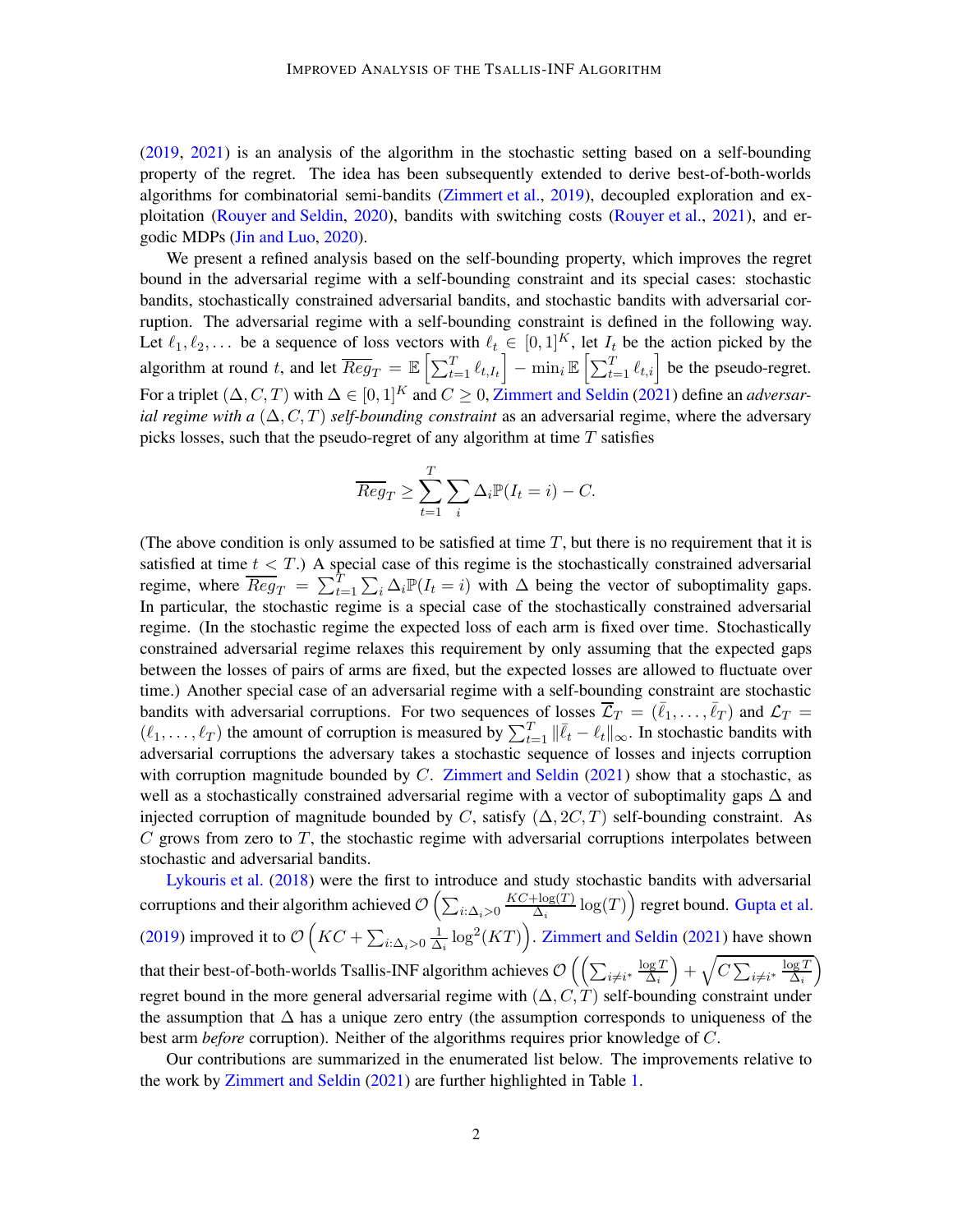<span id="page-2-0"></span>

| Setting   | Zimmert and Seldin (2021)                                           | Our paper                                                                                                                                |
|-----------|---------------------------------------------------------------------|------------------------------------------------------------------------------------------------------------------------------------------|
| Small $C$ | $O\left(\sum_{i\neq i^*} \frac{1}{\Delta_i} \log T\right)$          | $O\left(\sum_{i\neq i^*} \frac{1}{\Delta_i} \log + \left(T \frac{K-1}{\sum_{i\neq i^*} 1/\Delta_i)^2}\right)\right)$                     |
| Large $C$ | $O\left(\sqrt{C \sum_{i\neq i^*} \frac{1}{\Delta_i} \log T}\right)$ | $O\left(\sqrt{C \sum_{i\neq i^*} \frac{1}{\Delta_i} \log + \left(T \frac{K-1}{C\left(\sum_{i\neq i^*} 1/\Delta_i\right)}\right)}\right)$ |

Table 1: Comparison of the leading terms in the regret bounds of [Zimmert and Seldin](#page-14-7) [\(2021](#page-14-7)) and our paper, differences are highlighted in color. We define  $\log_+(x) = \max(1, \log x)$ . The "Small C" row compares the regret bounds in adversarial regimes with  $(\Delta, C, T)$  self-bounding constraints with  $C \leq \sum_{i \neq i*} \frac{1}{\Delta}$  $\frac{1}{\Delta_i} \left( \left( \log \frac{T(K-1)}{(\sum_{i \neq i^*} \frac{1}{\Delta_i})^2} \right) \right)$  $+ 1$ . Here, C is a subdominant term and does not show up in the big- $\mathcal O$  notation. The "Large  $C$ " row compares the regret bounds in adversarial regimes with  $(\Delta, C, T)$  self-bounding constraints with  $C \ge \sum_{i \ne i*} \frac{1}{\Delta}$  $\frac{1}{\Delta_i} \left( \left( \log \frac{T(K-1)}{(\sum_{i \neq i^*} \frac{1}{\Delta_i})^2} \right) \right)$  $+ 1$ . The regret bounds in the adversarial regime are identical, and hence omitted.

1. We present a refined analysis of the regret of Tsallis-INF in adversarial regimes with a  $(\Delta, C, T)$  self-bounding constraint, achieving

$$
\mathcal{O}\left(\left(\sum_{i\neq i^*}\frac{1}{\Delta_i}\right)\log_+\left(\frac{(K-1)T}{\left(\sum_{i\neq i^*}\frac{1}{\Delta_i}\right)^2}\right)+\sqrt{C\left(\sum_{i\neq i^*}\frac{1}{\Delta_i}\right)\log_+\left(\frac{(K-1)T}{C\sum_{i\neq i^*}\frac{1}{\Delta_i}}\right)}\right)
$$

regret bound, where  $\log_+(x) = \max(1, \log x)$ .

- 2. In the stochastically constrained adversarial regime it improves the dominating term of the regret bound from  $\mathcal{O}\left(\left(\sum_{i\neq i^*}\frac{1}{\Delta}\right)$  $\Delta_i$  $\log T\Big)$  to  $\mathcal O$  $\Bigg( \Big(\sum_{i\neq i^*}\frac{1}{\Delta}$  $\Delta_i$  $\log_{+}$  $\sqrt{ }$  $(K-1)T$  $\left(\sum_{i\neq i^*}\frac{1}{\Delta_i}\right)^2$ !! relative to the work of [Zimmert and Seldin](#page-14-7) [\(2021](#page-14-7)), see Table [1.](#page-2-0) A similar kind of improvement has been studied for UCB-type algorithms for stochastic bandits by [Auer and Ortner](#page-13-10) [\(2010](#page-13-10)) and [Lattimore](#page-13-11) [\(2018](#page-13-11)).
- 3. In the stochastic regime with adversarial corruptions the result yields an improvement by a multiplicative factor of  $\mathcal{O}\left(\sqrt{\log T/\log (T/C)}\right)$  relative to the work of [Zimmert and Seldin](#page-14-7) [\(2021](#page-14-7)), see Table [1](#page-2-0) for a more refined statement. In particular, for  $C = \Theta \left( \frac{TK}{(\log T)\sum_{i=1}^{K}} \right)$  $(\log T) \sum_{i \neq i^*} \frac{1}{\Delta_i}$  $\setminus$

it achieves an improvement by a multiplicative factor of  $\sqrt{\frac{\log T}{\log \log T}}$ .

4. While the analysis of [Zimmert and Seldin](#page-14-7) [\(2021](#page-14-7)) used two different optimization problems to analyze the regret of Tsallis-INF in adversarial environments and in adversarial environments with a self-bounding constraint, we obtain both bounds from the same optimization problem. This provides continuity in the analysis in the sense that the  $\mathcal{O}\left(\sqrt{KT}\right)$  adversarial regret bound is obtained as a natural limit case of the adversarial bound with a self-bounding constraint as  $C$  grows beyond  $\mathcal O$  $\sqrt{ }$  $\Sigma$ KT  $i\neq i^*$   $\frac{1}{\Delta_i}$  $\setminus$ . It also provides a better understanding of the self-bounding analysis technique.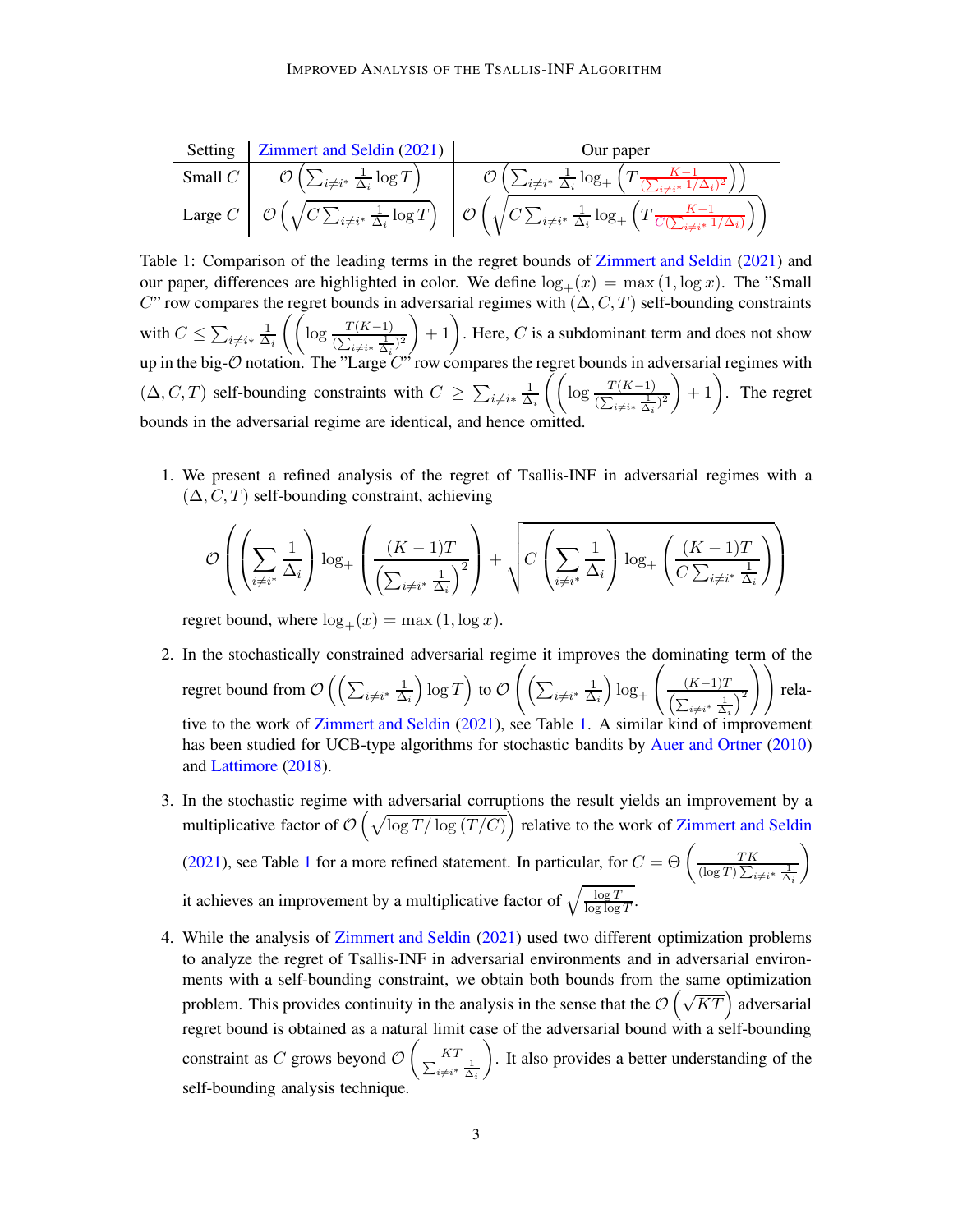5. We also provide a more general result, showing that any algorithm with adversarial pseudoregret bound satisfying  $\overline{Reg}_T \leq B \sum_{t=1}^T \sum_{i \neq i^*} \sqrt{\frac{\mathbb{E}[w_{t,i}]}{t}}$  $\frac{v_{t,i}}{t}$ , where  $w_{t,i}$  are the probabilities of playing action  $i$  at round  $t$  and  $B$  is a constant, achieves

$$
\mathcal{O}\left(B^2\left(\sum_{i\neq i^*}\frac{1}{\Delta_i}\right)\log_+\left(\frac{(K-1)T}{\left(\sum_{i\neq i^*}\frac{1}{\Delta_i}\right)^2}\right)+B\sqrt{C\left(\sum_{i\neq i^*}\frac{1}{\Delta_i}\right)\log_+\left(\frac{KT}{C\sum_{i\neq i^*}\frac{1}{\Delta_i}}\right)}\right)
$$

regret in the adversarial regime with  $(\Delta, C, T)$  self-bounding constraint. The result can be directly applied to achieve improved regret bounds for extensions of the Tsallis-INF algorithm, for example, the extension to episodic MDPs [\(Jin and Luo](#page-13-9), [2020\)](#page-13-9).

# 2. Problem Setting

We study multi-armed bandit problem in which at time  $t = 1, 2, \ldots$  the learner chooses an arm  $I_t$  among a set of K arms  $\{1, \ldots, K\}$ . At the same time the environment selects a loss vector  $\ell_t \in [0,1]^K$  and the learner only observes and suffers the loss  $\ell_{t,I_t}$ . The performance of the learner is evaluated using pseudo-regret, which is defined as

$$
\overline{Reg}_T = \mathbb{E}\left[\sum_{t=t}^T \ell_{t,I_t}\right] - \min_{i \in [K]} \mathbb{E}\left[\sum_{t=t}^T \ell_{t,i}\right] = \mathbb{E}\left[\sum_{t=t}^T \left(\ell_{t,I_t} - \ell_{t,i_T^*}\right)\right],
$$

where  $i_T^* \in \operatorname{argmin}_{i \in [K]} \mathbb{E}\left[\sum_{t=t}^T \ell_{t,i}\right]$  is a best arm in hindsight in expectation over the loss generation model and, in case of an adaptive adversary, the randomness of the learner.

Like [Zimmert and Seldin](#page-14-7) [\(2021](#page-14-7)) we consider (*adaptive*) *adversarial regimes* and *adversarial regimes with a*  $(\Delta, C, T)$  *self-bounding constraint*. In the former the losses at round t are generated arbitrarily, potentially depending on the preceding actions of the learner,  $I_1 \ldots, I_{t-1}$ . In the latter the adversary selects losses, such that for some  $\Delta \in [0,1]^K$  and  $C \ge 0$  the pseudo-regret of any algorithm at time  $T$  satisfies

<span id="page-3-0"></span>
$$
\overline{Reg}_T \ge \left(\sum_{t=1}^T \sum_{i=1}^K \mathbb{P}(I_t = i)\Delta_i\right) - C.
$$
 (1)

The condition is only assumed to be satisfied at time T, but not necessarily at  $t < T$ . As we have already mentioned in the introduction, *stochastic* regime, *stochastically constrained adversarial* regime, and *stochastic bandits with adversarial corruptions* are all special cases of the adversarial regime with  $(\Delta, C, T)$  self-bounding constraint.

**Additional Notation:** We use  $\Delta^n$  to denote the probability simplex over  $n + 1$  points. The characteristic function of a closed convex set A is denoted by  $\mathcal{I}_{\mathcal{A}}(x)$  and satisfies  $\mathcal{I}_{\mathcal{A}}(x) = 0$  for  $x \in \mathcal{A}$ and  $\mathcal{I}_{\mathcal{A}}(x) = \infty$  otherwise. We denote the indicator function of an event  $\mathcal{E}$  by  $\mathbb{1}(\mathcal{E})$  and use  $\mathbb{1}_t(i)$ as a shorthand for  $\mathbb{1}(I_t = i)$ . The probability distribution over arms that is played by the learner at round t is denoted by  $w_t \in \Delta^{K-1}$ . The convex conjugate of a function  $f : \mathbb{R}^n \to \mathbb{R}$  is defined by  $f^*(y) = \sup_{x \in \mathbb{R}^n} {\{\langle x, y \rangle - f(x)\}}.$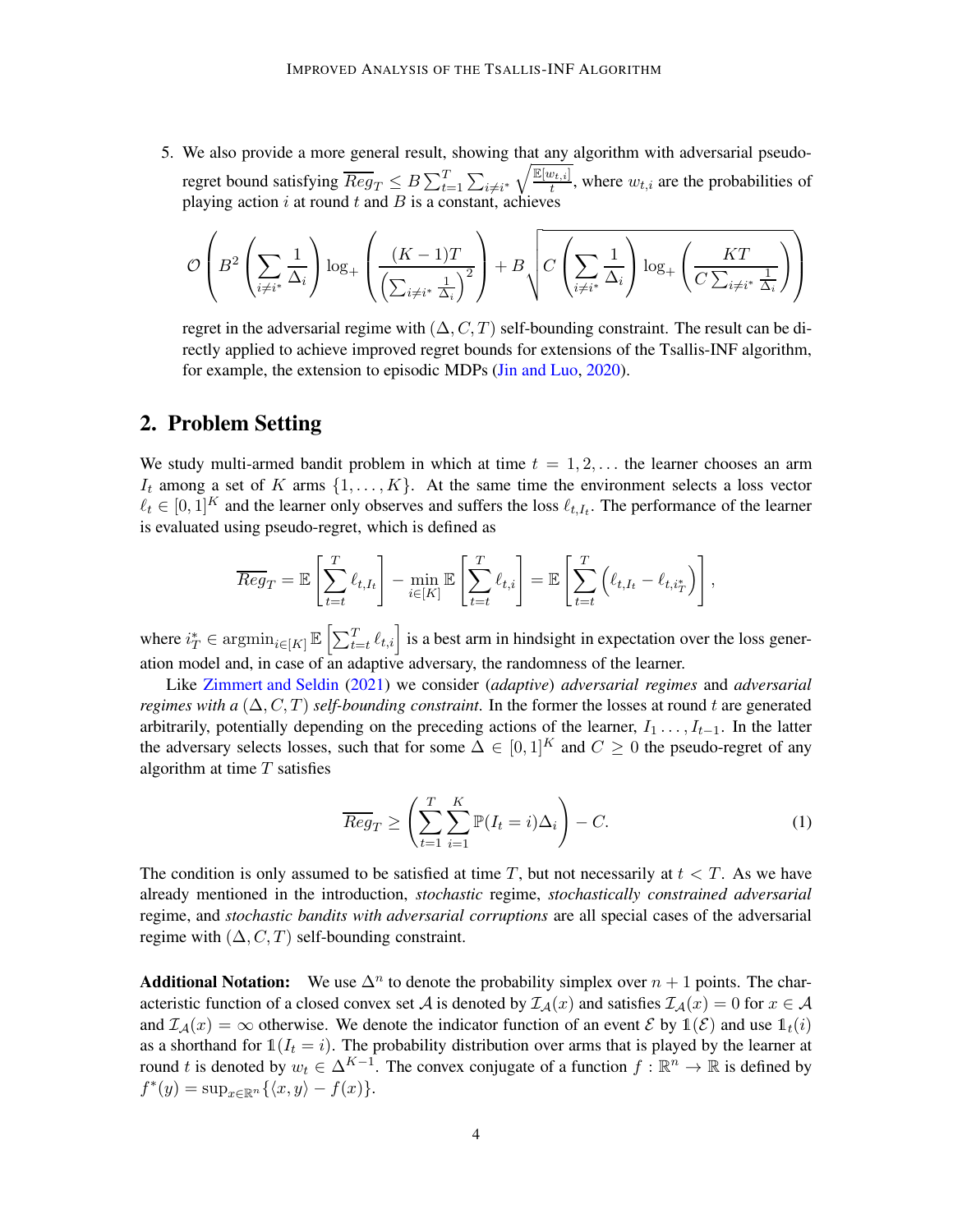# 3. Background: the Tsallis-INF algorithm

In this section we provide a brief background on the Tsallis-INF algorithm of [Zimmert and Seldin](#page-14-7) [\(2021](#page-14-7)). The algorithm is based on Follow The Regularized Leader (FTRL) framework with Tsallis entropy regularization [\(Tsallis](#page-14-11), [1988](#page-14-11)). The best-of-both-worlds version of Tsallis-INF uses Tsallis entropy regularizer with power  $\frac{1}{2}$ , defined by

$$
\Psi(w) = 4\sum_{i=1}^{K} \left(\sqrt{w_i} - \frac{1}{2}w_i\right).
$$

The regularization term at round  $t$  is given by

$$
\Psi_t(w) = \eta_t^{-1} \Psi(w),
$$

where  $\eta_t$  is the learning rate. The update rule for the distribution over actions is defined by

$$
w_{t+1} = \nabla (\Psi_t + \mathcal{I}_{\Delta^{K-1}})^*(-\sum_{\tau=1}^t \hat{\ell}_{\tau}) = \arg \max_{w \in \Delta^{K-1}} \left( \left\langle -\sum_{\tau=1}^t \hat{\ell}_{\tau}, w \right\rangle - \Psi_t(w) \right),
$$

where  $\hat{\ell}_{\tau}$  is an estimate of the loss vector  $\ell_{\tau}$ . It is possible to use the standard importance-weighed loss estimate  $\hat{\ell}_{t,i} = \frac{\ell_{t,i} 1(\mathcal{I}_t=i)}{w_{t,i}}$ , but [Zimmert and Seldin](#page-14-7) [\(2021](#page-14-7)) have shown that reduced-variance loss estimates defined by

<span id="page-4-2"></span>
$$
\hat{\ell}_{t,i} = \frac{\mathbb{1}_t(i)(\ell_{t,i} - \mathbb{B}_t(i))}{w_{t,i}} + \mathbb{B}_t(i),
$$
\n(2)

where  $\mathbb{B}_t(i) = \frac{1}{2} \mathbb{1}(w_{t,i} \geq \eta_t^2)$ , lead to better constants. The complete algorithm is provided in Algorithm [1](#page-4-0) box. The regret bound derived by [Zimmert and Seldin](#page-14-7) [\(2021](#page-14-7)) is provided in Theorem [1.](#page-4-1)

#### Algorithm 1 Tsallis-INF

1: **Input:**  $(\Psi_t)_{t=1,2,...}$ 2: Initialize: Set  $\hat{L}_0 = \mathbf{0}_K$  (where  $\mathbf{0}_K$  is a zero vector in  $\mathbb{R}^K$ ) 3: for  $t = 1, ...$  do 4: choose  $w_t = \nabla (\Psi_t + \mathcal{I}_{\Delta^{K-1}})^*(-\hat{L}_{t-1})$ 5: sample  $I_t \sim w_t$ <br>6: observe  $\ell_{t}$   $I_t$ observe  $\ell_{t,I_t}$ 7: construct a loss estimator  $\hat{\ell}_t$  using [\(2\)](#page-4-2) 8: update  $\hat{L}_t = \hat{L}_{t-1} + \hat{\ell}_t$ 9: end for

<span id="page-4-1"></span><span id="page-4-0"></span>**Theorem 1 [\(Zimmert and Seldin,](#page-14-7) [2021\)](#page-14-7)** *The pseudo-regret of Tsallis-INF with*  $\eta_t = \frac{4}{\sqrt{2}}$  $\frac{1}{t}$  and re*duced variance loss estimators defined in equation* [\(2\)](#page-4-2)*, in any adversarial bandit problem satisfies*

$$
\overline{Reg}_T \le 2\sqrt{KT} + 10K\log(T) + 16.
$$

*Furthermore, if there exists a vector*  $\Delta \in [0,1]^K$  *with a unique zero entry*  $i^*$  (*i.e.*,  $\Delta_{i^*} = 0$  *and*  $\Delta_i$  > 0 for all  $i \neq i^*$ ) and a constant C, such that the pseudo-regret at time T satisfies the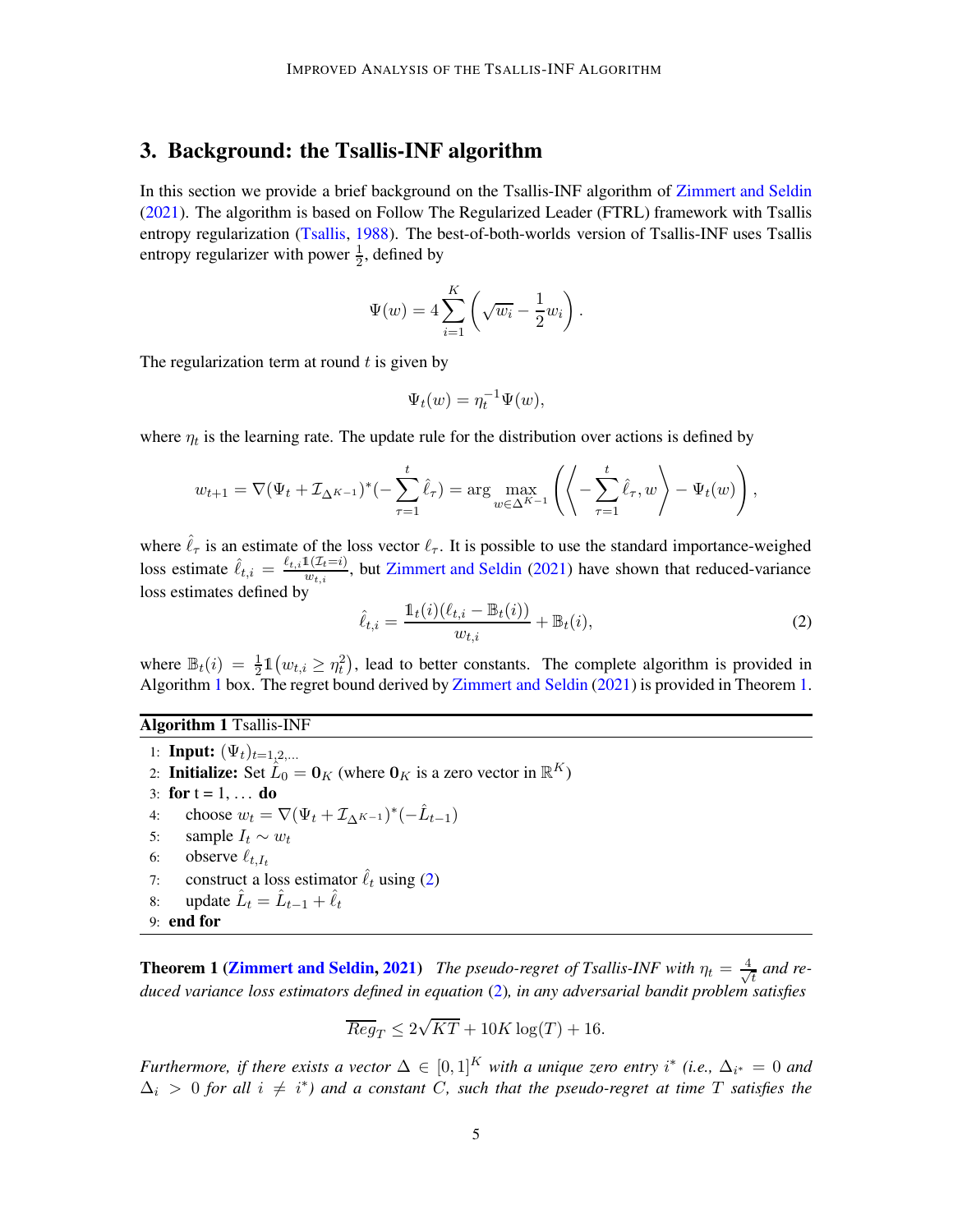(∆, C, T) *self-bounding constraint (equation* [\(1\)](#page-3-0)*), then the pseudo-regret additionally satisfies:*

<span id="page-5-2"></span>
$$
\overline{Reg}_T \le \left(\sum_{i \neq i^*} \frac{\log(T) + 3}{\Delta_i}\right) + 28K \log(T) + \frac{1}{\Delta_{min}} + \frac{3}{2}\sqrt{K} + 32 + C,\tag{3}
$$

where  $\Delta_{min} = \min_{i \neq i^*} {\{\Delta_i\}}$ . Moreover, if  $C \geq \left(\sum_{i \neq i^*} \frac{\log(T) + 3}{\Delta_i}\right)$  $\Delta_i$  $+\frac{1}{\Lambda}$  $\frac{1}{\Delta_{min}}$ , then the pseudo-regret *also satisfies:*

<span id="page-5-3"></span>
$$
\overline{Reg}_T \le 2\sqrt{\left(\sum_{i \ne i^*} \frac{\log(T) + 3}{\Delta_i} + \frac{1}{\Delta_{min}}\right)C} + 28K\log(T) + \frac{3}{2}\sqrt{K} + 32. \tag{4}
$$

Remark 2 *While Theorem [1](#page-4-1) requires uniqueness of the best arm for improved regret rates in the adversarial regime with a* (∆, C, T) *self-bounding constraint, [Zimmert and Seldin](#page-14-7) [\(2021\)](#page-14-7) have shown experimentally that in the stochastic regime the presence of multiple best arms has no negative effect on the pseudo-regret of the algorithm. They conjecture that the requirement is an artifact of the analysis.*

# 4. Main Results

In this section we provide our two main results. First, in Theorem [3](#page-5-0) we provide a refined analysis of Tsallis-INF, which improves the pseudo-regret bounds in the adversarial regime with a  $(\Delta, C, T)$ self-bounding constraint. Then, in Theorem [4](#page-6-0) we provide a more general result, which allows to improve pseudo-regret bounds in adversarial regimes with  $(\Delta, C, T)$  self-bounding constraints for extensions of Tsallis-INF to other problems. An advantage of both results is that the bounds for adversarial regimes and adversarial regimes with a self-bounding constraint are achieved from a single optimization problem, rather than from two different optimization problems, as in prior work. As a result, the regret bounds for the adversarial regime are achieved as a limit case of the regret bounds for adversarial regimes with a self-bounding constraint for large C.

#### 4.1. Improved analysis of the Tsallis-INF algorithm

We start with an improved regret bound for Tsallis-INF.

**Theorem 3** *The pseudo-regret of Tsallis-INF with*  $\eta_t = \frac{4}{\sqrt{2}}$ t *and reduced variance loss estimators defined in equation* [\(2\)](#page-4-2)*, in any adversarial bandit problem satisfies*

<span id="page-5-4"></span><span id="page-5-0"></span>
$$
\overline{Reg}_T \le 2\sqrt{(K-1)T} + \frac{1}{2}\sqrt{T} + 14K\log(T) + \frac{3}{4}\sqrt{K} + 15.
$$
 (5)

*Furthermore, if there exists a vector*  $\Delta \in [0,1]^K$  *with a unique zero entry*  $i^*$  (*i.e.*,  $\Delta_{i^*} = 0$  *and*  $\Delta_i > 0$  for all  $i \neq i^*$ ) and a constant  $C \geq 0$ , such that the pseudo-regret at time T satisfies the (∆, C, T) *self-bounding constraint (equation* [\(1\)](#page-3-0)*), then the pseudo-regret additionally satisfies:*

<span id="page-5-1"></span>
$$
\overline{Reg}_T \le \sum_{i \neq i*} \frac{1}{\Delta_i} \left( \left( \log \frac{T(K-1)}{\left(\sum_{i \neq i*} \frac{1}{\Delta_i}\right)^2} \right) + 6 \right) + 28K \log(T) + \frac{3}{2}\sqrt{K} + 30 + C. \tag{6}
$$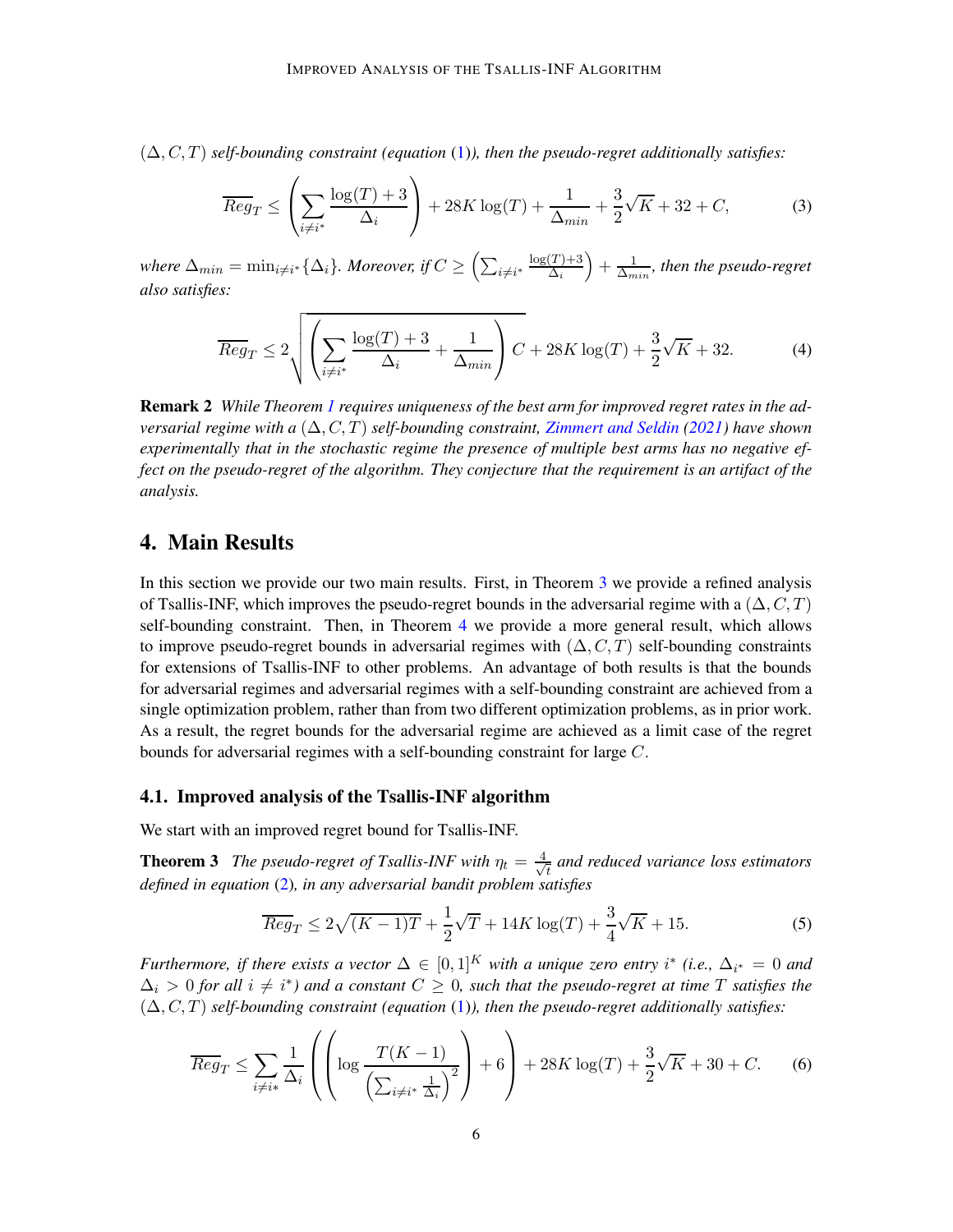Moreover, for 
$$
\sum_{i \neq i*} \frac{1}{\Delta_i} \left( \left( \log \frac{T(K-1)}{(\sum_{i \neq i*} \frac{1}{\Delta_i})^2} \right) + 1 \right) \leq C \leq \frac{T(K-1)}{\sum_{i \neq i*} \frac{1}{\Delta_i}} \text{ the regret also satisfies: }
$$
  

$$
\overline{Reg}_T \leq \sqrt{C \sum_{i \neq i*} \frac{1}{\Delta_i}} \left( \sqrt{\log \frac{T(K-1)}{C \sum_{i \neq i*} \frac{1}{\Delta_i}}} + 5 \right) + Q,
$$
 (7)

<span id="page-6-1"></span>where 
$$
Q = \sum_{i \neq i^*} \frac{1}{\Delta_i} \left( \log \frac{T(K-1)}{C \sum_{i \neq i^*} \frac{1}{\Delta_i}} + \sqrt{2 \log \frac{T(K-1)}{C \sum_{i \neq i^*} \frac{1}{\Delta_i}}} + 2 \right) + \frac{3\sqrt{K}}{2} + 28K \log(T) + 30
$$
 is a subdominant term.

A proof of the theorem is provided in Appendix [B.](#page-16-0) Theorem [3](#page-5-0) improves on Theorem [1](#page-4-1) in two ways. The bound in equation [\(6\)](#page-5-1) improves the leading term of the regret bound under self-bounding constraint relative to equation [\(3\)](#page-5-2) from  $\sum_{i \neq i^*} \frac{1}{\Delta}$  $\frac{1}{\Delta_i} \log T$  to  $\sum_{i \neq i*} \frac{1}{\Delta_i}$  $\Delta_i$  $\sqrt{ }$  $\log \frac{T(K-1)}{\left(\sum_{i\neq i^*} \frac{1}{\Delta_i}\right)^2}$  $\setminus$ . Related refinements of regret bounds for UCB strategies for ordinary stochastic bandits have been studied by [Auer and Ortner](#page-13-10) [\(2010\)](#page-13-10) and [Lattimore](#page-13-11) [\(2018](#page-13-11)). More importantly, for large amount of corruption  $C \in \left[ \sum_{i \neq i*} \frac{1}{\Delta} \right]$  $\Delta_i$  $\left(\log \left(\frac{T(K-1)}{(\sum_{i\neq i*}\frac{1}{\Delta_i})^2}\right)\right)$  $\left( +1 \right), \frac{T(K-1)}{\sum_{i \neq i*} \frac{1}{\Delta}}$  $i \neq i*$   $\frac{1}{\Delta_i}$ 1 the regret bound in equation [\(7\)](#page-6-1) is of order O  $\left( \begin{array}{c} \end{array} \right)$  $C\left(\sum_{i\neq i^*}\frac{1}{\Delta}\right)$  $\Delta_i$  $\log_{+}$  $\begin{pmatrix} & & KT \end{pmatrix}$  $C\sum_{i\neq i^*}\frac{1}{\Delta_i}$  $\sqrt{}$ , whereas the regret bound in equation [\(4\)](#page-5-3) is of order  $\mathcal{O}\left(\sqrt{C\sum_{i\neq i^*}\frac{\log T}{\Delta_i}}\right)$  $\Delta_i$ ). For  $C = \Theta \left( \frac{TK}{(\log T) \sum_{i=1}^{N}} \right)$  $(\log T) \sum_{i \neq i^*} \frac{1}{\Delta_i}$  $\setminus$ Theorem [3](#page-5-0) improves the pseudo-regret bound by a multiplicative factor of  $\sqrt{\frac{\log T}{\log \log T}}$ . Another observation is that Theorem [3](#page-5-0) successfully exploits the self-bounding property even when the amount of corruption is almost linear in T.

#### 4.2. A general analysis based on the self-bounding property

<span id="page-6-0"></span>Now we provide a general result, which can be used to analyze extensions of Tsallis-INF to other problem settings.

Theorem 4 *For any algorithm for an arbitrary problem domain with* K *possible actions that satisfies*

<span id="page-6-2"></span>
$$
\overline{Reg}_T \le B \sum_{t=1}^T \sum_{i \neq i^*} \sqrt{\frac{\mathbb{E}[w_{t,i}]}{t}} + D,\tag{8}
$$

where  $B, D \geq 0$  are some constants, the pseudo-regret of the algorithm in any adversarial environ*ment satisfies*

<span id="page-6-3"></span>
$$
\overline{Reg}_T \le 2B\sqrt{(K-1)T} + D. \tag{9}
$$

*Furthermore, if there exists a vector*  $\Delta \in [0,1]^K$  *with a unique zero entry*  $i^*$  (*i.e.*,  $\Delta_{i^*} = 0$  *and*  $\Delta_i > 0$  for all  $i \neq i^*$ ) and a constant  $C \geq 0$ , such that the pseudo-regret at time T satisfies the (∆, C, T) *self-bounding constraint (equation* [\(1\)](#page-3-0)*), then the pseudo-regret additionally satisfies:*

<span id="page-6-4"></span>
$$
\overline{Reg}_T \le B^2 \sum_{i \neq i*} \frac{1}{\Delta_i} \left( \left( \log \frac{T(K-1)}{\left( \sum_{i \neq i*} \frac{1}{\Delta_i} \right)^2} \right) + 3 - 2 \log B \right) + C + 2D. \tag{10}
$$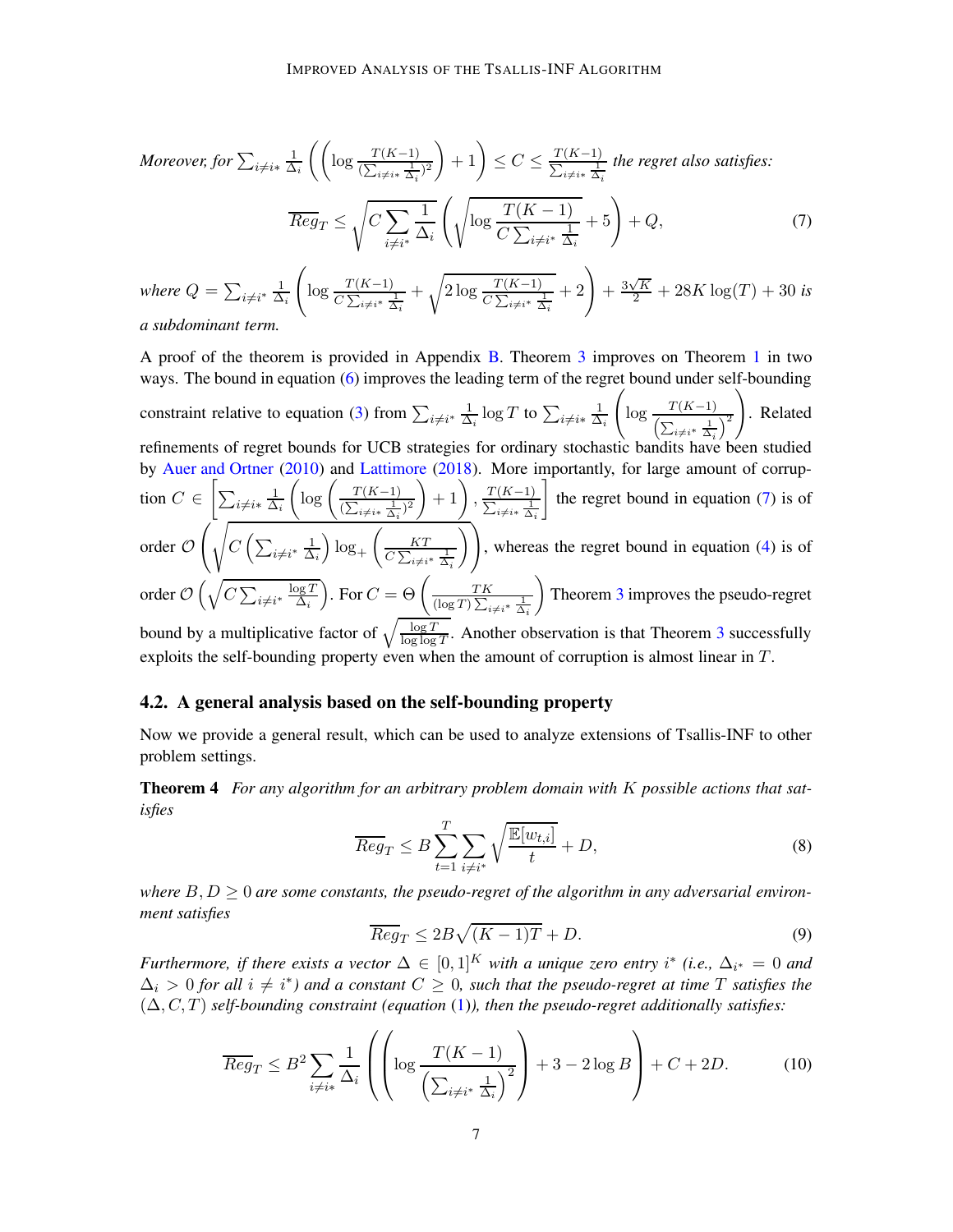Moreover, for  $B^2\sum_{i\neq i*} \frac{1}{\Delta}$  $\frac{1}{\Delta_i} \left( \left( \log \frac{T(K-1)}{B^2 (\sum_{i \neq i*} \frac{1}{\Delta_i})^2} \right) \right)$  $+1$   $\leq C \leq \frac{T(K-1)}{\sum_{i \neq i*} \frac{1}{\Delta}}$  $i\neq i*$   $\frac{1}{\Delta_i}$ *the pseudo-regret also satisfies:*

<span id="page-7-1"></span>
$$
\overline{Reg}_T \le B \sqrt{C \sum_{i \ne i^*} \frac{1}{\Delta_i} \left( \sqrt{\log \frac{T(K-1)}{C \sum_{i \ne i^*} \frac{1}{\Delta_i}}} + 2 \right)} + M,\tag{11}
$$

where  $M = B^2 \sum_{i \neq i^*} \frac{1}{\Delta}$  $\Delta_i$  $\sqrt{ }$  $\log \frac{T(K-1)}{C \sum_{i \neq i^*} \frac{1}{\Delta_i}}$  $+\sqrt{2\log{\frac{T(K-1)}{C\sum_{i\neq i^*}\frac{1}{\Delta_i}}}}$  $+2+2D$  *is a subdominant term.*

A proof is provided in Section [5.](#page-7-0) The Tsallis-INF algorithm satisfies the condition in equation [\(8\)](#page-6-2) with  $B = \frac{5}{4}$  $\frac{5}{4}$  (see equation [\(12\)](#page-8-0) in Section [5,](#page-7-0) which follows from intermediate results by [Zimmert and Seldin](#page-14-7) [\(2021](#page-14-7))). Although the specialized analysis of Tsallis-INF in Theorem [3](#page-5-0) is a bit tighter than the general result in Theorem [4,](#page-6-0) the latter can be applied to extensions of Tsallis-INF. One such example is the best-of-both-worlds algorithm of [Jin and Luo](#page-13-9) [\(2020](#page-13-9)) for episodic MDPs. [Jin and Luo](#page-13-9) [\(2020](#page-13-9), Theorem 4) show that their algorithm satisfies the condition in [\(8\)](#page-6-2) and use this result to achieve  $\mathcal{O}\left((\log T) + \sqrt{C \log(T)}\right)$  pseudo-regret bound in the stochastic case with ad-versarial corruptions [\(Jin and Luo,](#page-13-9) [2020](#page-13-9), Corollary 3). Application of our Theorem [4](#page-6-0) improves the pseudo-regret bound to  $\mathcal{O}\left((\log T) + \sqrt{C \log(T/C)}\right)$ . In particular, for  $C = \Theta(\frac{T}{\log T})$  the bound gets tighter by a multiplicative factor of  $\frac{\log T}{\log \log T}$ .

# <span id="page-7-0"></span>5. Proofs

In this section we provide a proof of Theorem [4.](#page-6-0) The proof of Theorem [3](#page-5-0) is analogous, but more technical due to fine-tuning of the constants and is deferred to Appendix [B.](#page-16-0) Before showing the proof we revisit the key steps in the analysis of Tsallis-INF by [Zimmert and Seldin](#page-14-7) [\(2021](#page-14-7)), which show that the pseudo-regret of Tsallis-INF satisfies the condition in equation [\(8\)](#page-6-2) of Theorem [4.](#page-6-0)

Standard FTRL analysis (Lattimore and Szepesvári, [2020](#page-13-12)) uses a potential function  $\Phi_t(-L)$  =  $\max_{w \in \Delta^{K-1}} \{\langle w, -L \rangle - \Psi_t(w)\}\$  for breaking the pseudo-regret into *penalty* and *stability* terms,  $\overline{Reg}_T = stability + penalty$ , where

$$
stability = \mathbb{E}\left[\sum_{t=1}^{T} \ell_{t,I_t} + \Phi_t(-\hat{L}_t) - \Phi_t(-\hat{L}_{t-1})\right],
$$

$$
penalty = \mathbb{E}\left[\sum_{t=1}^{T} -\Phi_t(-\hat{L}_t) + \Phi_t(-\hat{L}_{t-1}) - \ell_{t,i_T^*}\right]
$$

.

The two terms are then typically analyzed separately. [Zimmert and Seldin](#page-14-7) [\(2021\)](#page-14-7) proved the following bounds for the two terms for Tsallis-INF with reduced-variance loss estimators:

$$
stability \leq \sum_{t=1}^{T} \left( \sum_{i \neq i^{*}} \frac{\mathbb{E}[w_{t,i}]^{\frac{1}{2}}}{2\sqrt{t}} + \frac{\mathbb{E}[w_{t,i}]}{2\sqrt{t}} \right) + 14K \log(T) + 15,
$$
  

$$
penalty \leq \sum_{t=1}^{T} \left( \sum_{i \neq i^{*}} \frac{\mathbb{E}[w_{t,i}]^{\frac{1}{2}}}{2\sqrt{t}} - \frac{\mathbb{E}[w_{t,i}]}{4\sqrt{t}} \right) + \frac{3}{4}\sqrt{K}.
$$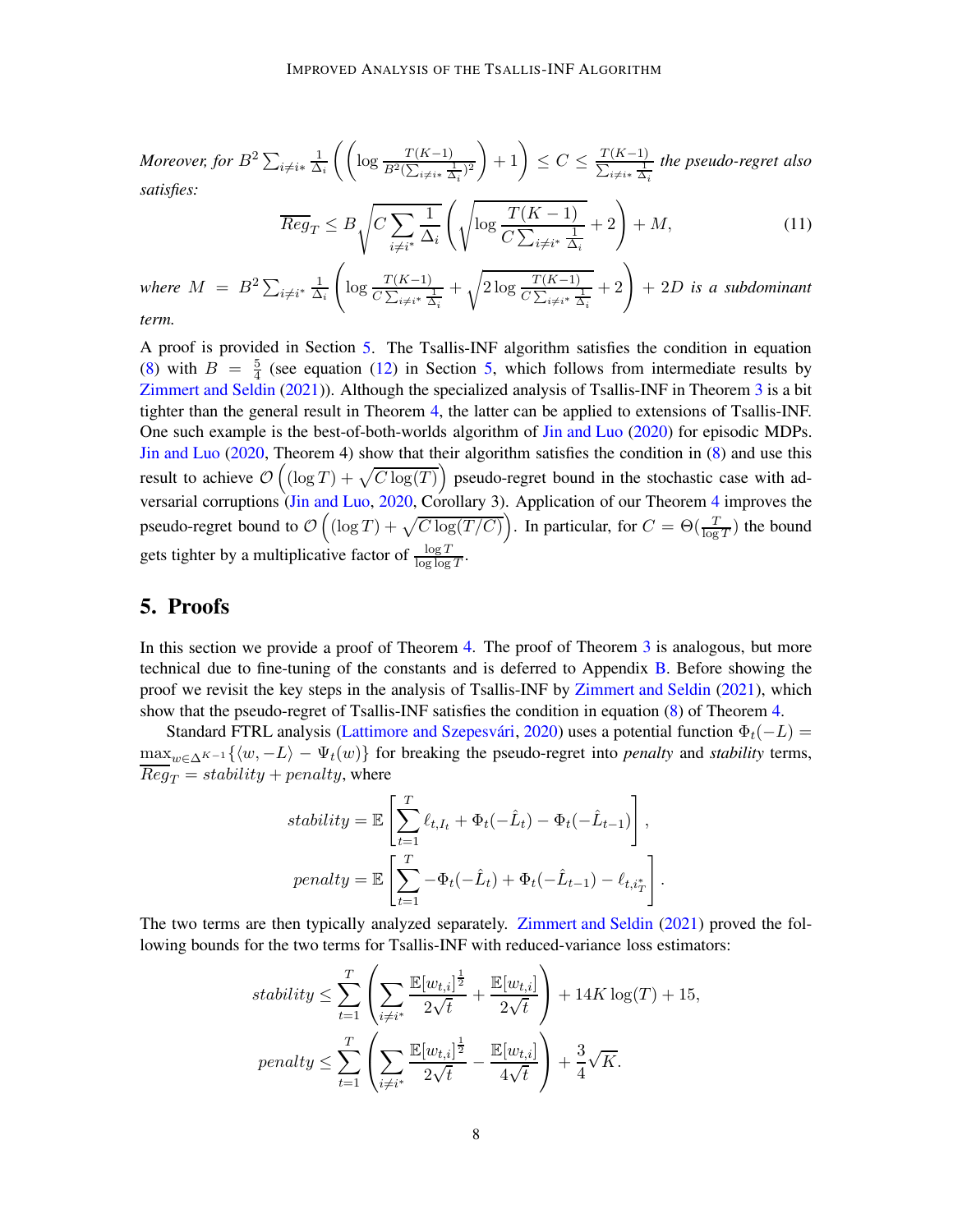By summation of the two bounds the pseudo-regret satisfies

<span id="page-8-0"></span>
$$
\overline{Reg}_T \le \sum_{t=1}^T \left( \sum_{i \neq i^*} \frac{\mathbb{E}[w_{t,i}]^{\frac{1}{2}}}{\sqrt{t}} + \frac{\mathbb{E}[w_{t,i}]}{4\sqrt{t}} \right) + 14K \log(T) + \frac{3}{4}\sqrt{K} + 15. \tag{12}
$$

Since  $\mathbb{E}[w_{t,i}] \leq \mathbb{E}[w_{t,i}]^{\frac{1}{2}}$ , the pseudo-regret of Tsallis-INF with reduced-variance loss estimators satisfies the condition in equation [\(8\)](#page-6-2) with  $B = \frac{5}{4}$  $\frac{5}{4}$  and  $D = \frac{3}{4}$ 4  $\sqrt{K} + 14K \log(T) + 15$ . (In the proof of Theorem [3](#page-5-0) we keep the refined bound on the pseudo-regret from equation [\(12\)](#page-8-0) to obtain better constants.) Now, after we have shown how the condition in equation [\(8\)](#page-6-2) can be satisfied, we present a proof of Theorem [4.](#page-6-0) We start with a high-level overview of the key ideas and then present the technical details.

#### 5.1. Overview of the Key Ideas Behind the Proof of Theorem [4](#page-6-0)

As observed by [Zimmert and Seldin](#page-14-7) [\(2021\)](#page-14-7), for any  $\lambda \in [0, 1]$  we have

<span id="page-8-1"></span>
$$
\overline{Reg}_T = (\lambda + 1)\overline{Reg}_T - \lambda \overline{Reg}_T.
$$
\n(13)

The condition on  $Reg_T$  in equation [\(8\)](#page-6-2) can be used to upper bound the first term and the selfbounding constraint [\(1\)](#page-3-0) to lower bound the second, giving

$$
\overline{Reg}_T \le (\lambda + 1) \left( B \sum_{i \neq i^*} \sum_{t=1}^T \frac{\mathbb{E}[w_{t,i}]^{\frac{1}{2}}}{\sqrt{t}} + D \right) - \lambda \left( \sum_{t=1}^T \left( \sum_{i \neq i^*} \mathbb{E}[w_{t,i}] \Delta_i \right) - C \right)
$$
  

$$
\le \sum_{t=1}^T \sum_{i \neq i^*} \left( B(\lambda + 1) \frac{\mathbb{E}[w_{t,i}]^{\frac{1}{2}}}{\sqrt{t}} - \lambda \mathbb{E}[w_{t,i}] \Delta_i \right) + \lambda C + (\lambda + 1)D.
$$
 (14)

In the adversarial analysis, we take  $\lambda = 0$  and maximize the right hand side of [\(14\)](#page-8-1) (which for  $\lambda = 0$ is identical to the right hand side of [\(8\)](#page-6-2)) under the constraint that  $w_{t,i}$  is a probability distribution to obtain  $\mathcal{O}(\sqrt{KT})$  regret bound. This is almost identical to the approach of [Zimmert and Seldin](#page-14-7) [\(2021](#page-14-7)), except that in this case instead of the bound in equation [\(8\)](#page-6-2) they use a bound involving summation over all arms, including  $i^*$ .

In the self-bounding analysis, [Zimmert and Seldin](#page-14-7) [\(2021](#page-14-7)) relax the inequality in [\(14\)](#page-8-1) to

$$
\overline{Reg}_T \leq \sum_{t=1}^T \sum_{i \neq i^*} \left( 2B \sqrt{\mathbb{E}\left[w_{t,i}\right] / t} - \lambda \Delta_i \mathbb{E}\left[w_{t,i}\right] \right) + \lambda C + 2D
$$

and apply *individual* maximization of each  $2B\sqrt{\mathbb{E}[w_{t,i}]/t} - \lambda\Delta_i \mathbb{E}[w_{t,i}]$  term, dropping the constraint that  $w_t$  is a probability distribution. We use [\(14\)](#page-8-1) directly for bounding the regret and introduce two key novelties:

- (a) we keep the constraint that  $w_t$  are probability distributions; and
- (b) we jointly optimize with respect to all  $w_{t,i}$  and  $\lambda$ , whereas [Zimmert and Seldin](#page-14-7) [\(2021\)](#page-14-7) first optimize w.r.t.  $w_{t,i}$  and then w.r.t.  $\lambda$ .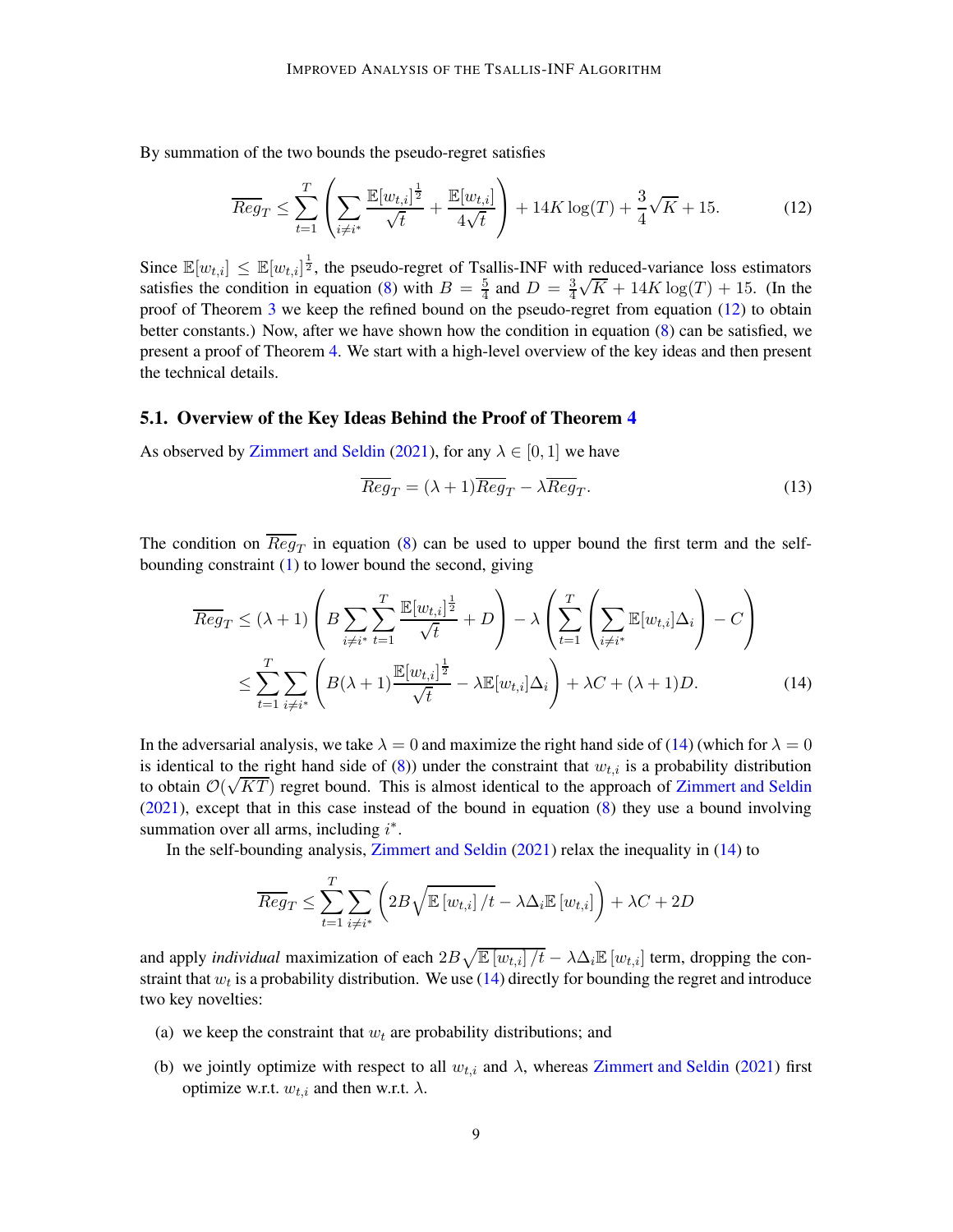Joint optimization over all  $w_{t,i}$  and  $\lambda$  under the constraint that  $w_t$  are probability distributions is the major technical challenge that we resolve. Our analysis yields three advantages:

- (A) The dependence on time is improved from  $\log T$  to  $\log(T(K-1)/(\sum_{i \neq i^*} \frac{1}{\Delta})$  $\frac{1}{\Delta_i}$ )<sup>2</sup>) due to (a);
- (B) We gain the  $\sqrt{\log T / \log(T / C)}$  factor due to (b);
- (C) Our adversarial and stochastic bounds come out of the same optimization problem, highlighting the relation and continuity between the two.

### 5.2. Proof of Theorem [4](#page-6-0)

Now we provide a detailed proof of Theorem [4.](#page-6-0)

#### Proof of the regret bound for an unconstrained adversarial regime (equation [\(9\)](#page-6-3))

In the unconstrained adversarial regime we take  $\lambda = 0$  and plug the inequalities

<span id="page-9-0"></span>
$$
\sum_{i \neq i^*} \mathbb{E}[w_{t,i}]^{\frac{1}{2}} \leq \sqrt{K - 1},\tag{15}
$$

which holds since  $\sum_{i \neq i^*} \mathbb{E}[w_{t,i}] \leq 1$ , and  $\sum_{t=1}^T \frac{1}{\sqrt{n}}$  $\frac{1}{\tau} \leq 2\sqrt{T}$  into equation [\(14\)](#page-8-1) and obtain the bound in equation [\(9\)](#page-6-3).

### Proof of the general regret bound for an adversarial regime with a self-bounding constraint (equation  $(10)$ )

In the adversarial regime with a self-bounding constraint, we keep the constraint that  $w_t$  is a probability distribution, and thus  $\sum_{i \neq i^*} \mathbb{E}[w_{t,i}]^{\frac{1}{2}} \leq \sqrt{K-1}$ , and apply maximization directly to the sum over *i* under this constraint.

To simplify the notation, we use  $a_{t,i} := \mathbb{E}[w_{t,i}]^{\frac{1}{2}}$ ,  $S := \sum_{i \neq i^*} \frac{1}{\Delta}$  $\frac{1}{\Delta_i}$ , and w.l.o.g. assume that  $i^* = K$ . We denote  $R_t := \sum_{i \neq i^*} \left( B(\lambda + 1) \frac{a_{t,i}}{\sqrt{t}} \right)$  $\frac{t_i}{t} - \lambda \Delta_i a_{t,i}^2 \Big)$  and  $R := \sum_{t=1}^T R_t + \lambda C$ . With this notation, by equation  $(14)$  we have

<span id="page-9-1"></span>
$$
\overline{Reg}_T \le R + (1 + \lambda)D. \tag{16}
$$

We bound  $R_t$  under the constraint that  $\mathbb{E}[w_{t,i}]^{\frac{1}{2}}$  satisfy equation [\(15\)](#page-9-0). We have

$$
R_t \le \max_{a_1, ..., a_{K-1}} \sum_{i=1}^{K-1} B(\lambda + 1) \frac{a_i}{\sqrt{t}} - \lambda \Delta_i a_i^2
$$
  
s.t. 
$$
\sum_{i=1}^{K-1} a_i \le \sqrt{K-1}.
$$

By Lemma [6](#page-15-0) provided in Appendix [A,](#page-15-1) the answer to this optimization problem is as follows:

1. If  $\frac{B(\lambda+1)S}{2\lambda\sqrt{t}} \leq$  $\sqrt{K-1}$ , then  $R_t \leq \frac{SB^2(\lambda+1)^2}{4\lambda t}$ .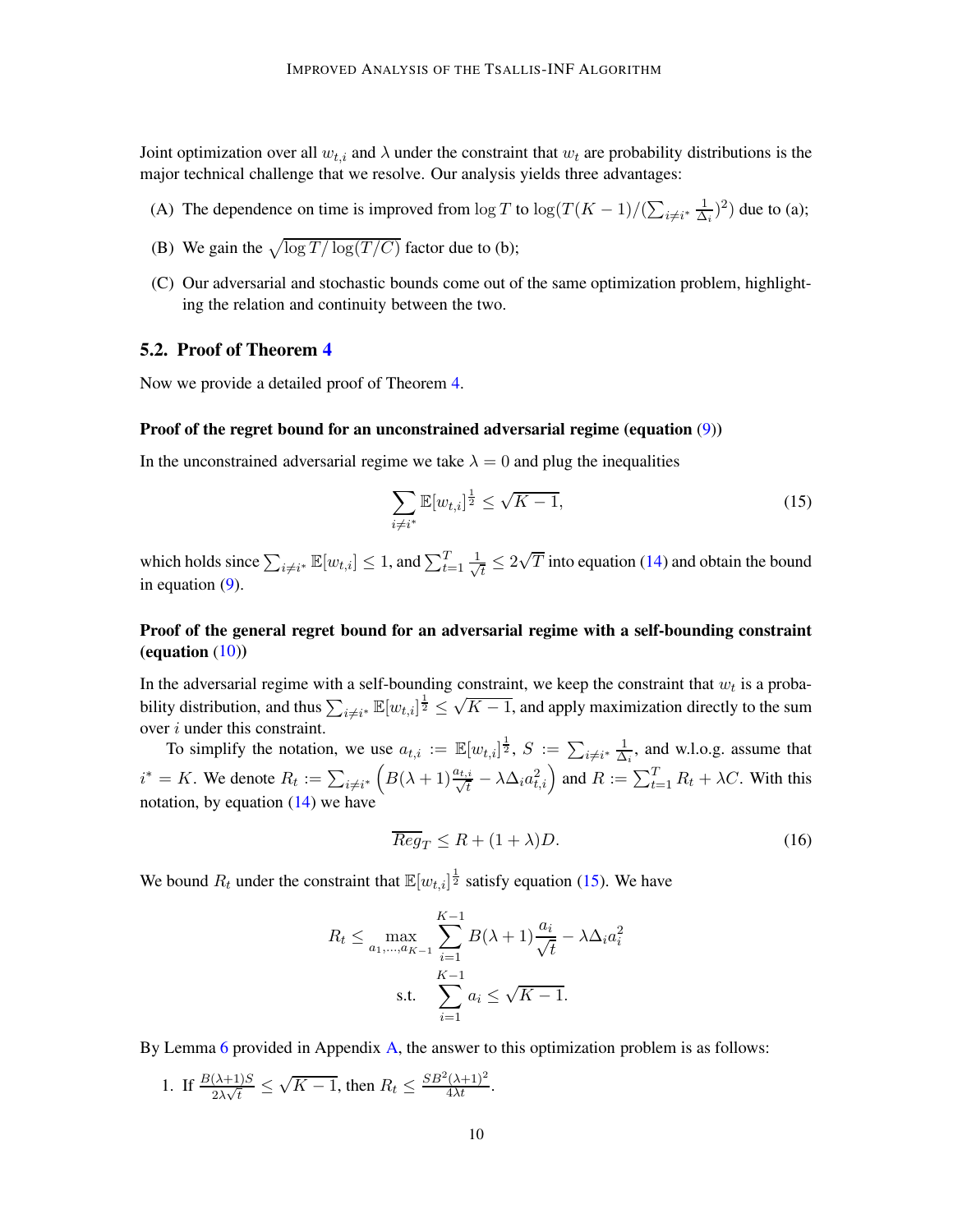2. If 
$$
\frac{B(\lambda+1)S}{2\lambda\sqrt{t}} \ge \sqrt{K-1}
$$
, then  $R_t \le \frac{\sqrt{K-1}B(\lambda+1)}{\sqrt{t}} - \frac{\lambda(K-1)}{S}$ .

This gives a threshold  $T_0 = \frac{B^2(\lambda+1)^2S^2}{4\lambda^2(K-1)}$ , so that for  $t \leq T_0$  the second case applies to  $R_t$ , and otherwise the first case applies. We break the time steps into those before  $T_0$  and after  $T_0$  and obtain:

$$
R = \sum_{t=1}^{T_0} R_t + \sum_{T_0+1}^{T} R_t + \lambda C
$$
  
\n
$$
\leq \sum_{t=1}^{T_0} \left( \frac{\sqrt{K-1}B(\lambda+1)}{\sqrt{t}} - \frac{\lambda(K-1)}{S} \right) + \sum_{t=T_0+1}^{T} \frac{SB^2(\lambda+1)^2}{4\lambda t} + \lambda C
$$
  
\n
$$
\leq 2\sqrt{T_0(K-1)}B(\lambda+1) - \frac{\lambda(K-1)T_0}{S} + \frac{SB^2(\lambda+1)^2}{4\lambda} \log \frac{T}{T_0} + \lambda C
$$
  
\n
$$
= \frac{B^2(\lambda+1)^2S}{\lambda} - \frac{B^2(\lambda+1)^2S}{4\lambda} + \frac{B^2(\lambda+1)^2S}{4\lambda} \left( \log \frac{T(K-1)}{S^2} - 2\log \frac{B(\lambda+1)}{2\lambda} \right) + \lambda C
$$
  
\n
$$
= \frac{B^2(\lambda+1)^2S}{4\lambda} \left[ 3 + \log \frac{T(K-1)}{S^2} \right] - \frac{B^2(\lambda+1)^2S}{2\lambda} \log \frac{B(\lambda+1)}{2\lambda} + \lambda C.
$$
 (17)

By taking  $\lambda = 1$  we obtain

<span id="page-10-0"></span>
$$
R \le B^2 S \left( \log \frac{T(K-1)}{S^2} - 2\log(B) + 3 \right) + C,
$$

which together with  $(16)$  gives the bound  $(10)$  in the theorem.

### Proof of the refined regret bound for an adversarial regime with a self-bounding constraint (equation  $(11)$ )

We continue from equation [\(17\)](#page-10-0). We improve on the bound of [Zimmert and Seldin](#page-14-7) [\(2021](#page-14-7)) in equa-tion [\(4\)](#page-5-3) by applying a smarter optimization over  $\lambda$ . We let  $\alpha = \frac{2\lambda}{B(\lambda+1)}$  and rewrite the inequality in  $(17)$  as

<span id="page-10-1"></span>
$$
R \le \frac{B}{2 - B\alpha} \underbrace{\left[\frac{S}{\alpha} \left(3 + \log\left(\frac{T(K-1)}{S^2}\right)\right) + \frac{2S}{\alpha} \log(\alpha) + \alpha C\right]}_{h(B,\alpha)}.
$$
 (18)

We denote the right hand side of the expression by  $h(B, \alpha)$ . We restrict the range of  $\alpha$ , so that  $T \geq T_0 = \frac{S^2}{\alpha^2 (K-1)}$ , which gives  $\alpha \geq \frac{S}{\sqrt{T(I)}}$  $\frac{S}{T(K-1)}$ . Since  $\lambda \in [0,1]$ , we also have  $\alpha \leq \frac{1}{B}$  $\frac{1}{B}$ . In order to bound  $h(B, \alpha)$  we need to solve an optimization problem in  $\alpha$  over the above interval. However,  $h(B, \alpha)$  is not convex in  $\alpha$ , but we show that the expression in the brackets, which we denote by  $f(\alpha)$ , is convex. We take the point  $\alpha^* = \arg\min_{\alpha \in [\frac{S}{\sqrt{T(K-1)}}, \frac{1}{B}]} f(\alpha)$ , which achieves the minimum of  $f(\alpha)$ , and use  $h(B, \alpha^*) = \frac{B}{2-\beta\alpha^*} f(\alpha^*)$  as an upper bound for R. Since  $R \le h(B, \alpha)$  for any  $\alpha$ , in particular we have  $R \leq h(B, \alpha^*)$ .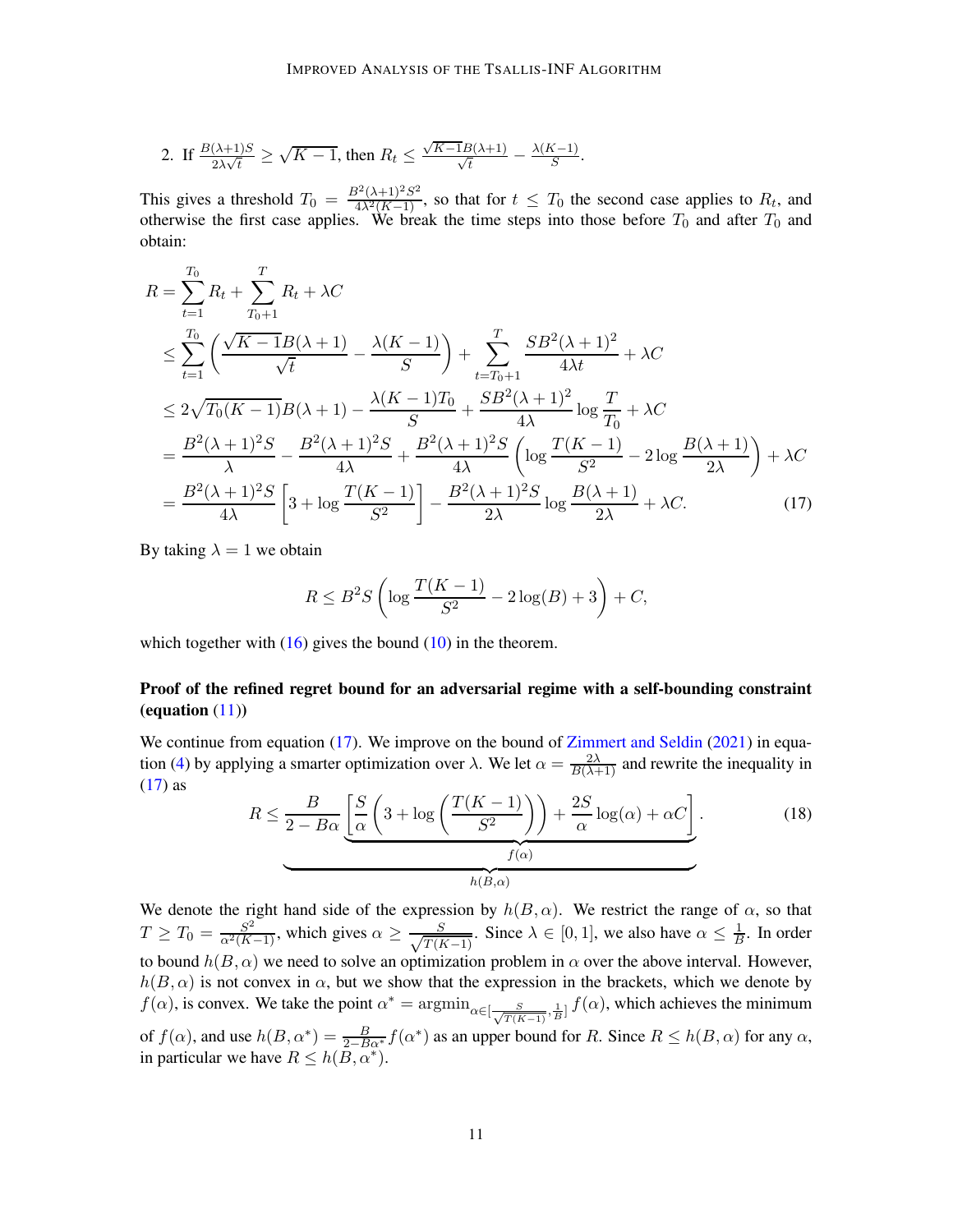In order to show that  $f(\alpha)$  is convex and find its minimum we take the first and second derivatives.

$$
f'(\alpha) = \frac{-1}{\alpha^2} \left[ 2S \log(\alpha) - C\alpha^2 + S \log \frac{(K-1)T}{S^2} + S \right] = 0,
$$
  

$$
f''(\alpha) = \frac{2S}{\alpha^3} \left( 2 \log \alpha + \log \frac{T(K-1)}{S^2} \right).
$$

For  $\alpha \geq \frac{S}{\sqrt{T(F)}}$  $T(K-1)$ the second derivative is positive and, therefore,  $f(\alpha)$  is convex and the minimum is achieved when  $f'(\alpha) = 0$ . This happens when

$$
-\log \frac{\alpha^2 (K-1)T}{S^2} + \frac{C}{S} \alpha^2 - 1 = 0.
$$

We define  $\beta = \frac{\alpha^2 (K-1)T}{S^2}$ , then

$$
g(\beta) = \frac{CS}{(K-1)T}\beta - \log(\beta) - 1 = 0.
$$

Since  $\alpha \in \left[\frac{S}{\sqrt{T(f)}}\right]$  $T(K-1)$  $,\frac{1}{B}$  $\frac{1}{B}$ , we have  $\beta \in [1, \frac{(K-1)T}{B^2S^2}]$ . We recall that equation [\(11\)](#page-7-1) holds under the assumption that  $B^2S\left(\log \frac{(K-1)T}{B^2S^2}+1\right) \leq C \leq \frac{(K-1)T}{S}$ . We note that for  $C \leq \frac{(K-1)T}{S}$ we have  $g(1) = \frac{CS}{(K-1)T} - 1 \le 0$ . We also note that for  $C \ge B^2S \left( \log \frac{(K-1)T}{B^2S^2} + 1 \right)$  we have  $g\left(\frac{(K-1)T}{B^2S^2}\right)$  $\big\}\geq 0$ . Since  $g(\beta)$  is continuous, the root of  $g(\beta)=0$  for C in the above range is thus achieved by  $\beta \in [1, \frac{(K-1)T}{B^2S^2}]$  and since  $g(\beta)$  is convex the solution is unique.

We find the root of  $g(\beta) = 0$  by using the  $-1$ -branch of the *Lambert W function*, called  $W_{-1}(x)$ , which is defined as the solution of equation  $we^w = x$ . If  $g(\beta) = 0$ , then  $\beta$  satisfies

$$
\frac{-CS\beta}{(K-1)T}e^{\frac{-CS\beta}{(K-1)T}} = \frac{-CS}{e(K-1)T},
$$

and thus

$$
\beta = \frac{-T(K-1)}{CS}W_{-1}\left(\frac{-CS}{e(K-1)T}\right).
$$

We conclude that the minimum of  $f(\alpha)$  is attained at

<span id="page-11-1"></span><span id="page-11-0"></span>
$$
\alpha^* = \sqrt{\frac{-S}{C}W_{-1}\left(\frac{-CS}{e(K-1)T}\right)}\tag{19}
$$

and, consequently,  $\log \left( \frac{T(K-1)(\alpha^*)^2}{S^2} \right)$  $\mathbb{S}^2$  $= \frac{C}{S}(\alpha^*)^2 - 1$ . By substituting this identity into  $h(B, \alpha^*)$ , we obtain:

$$
h(B, \alpha^*) = \frac{B}{2 - B\alpha^*} \left( 2\frac{S}{\alpha^*} + 2C\alpha^* \right) \le B(1 + B\alpha^*) \left( \frac{S}{\alpha^*} + C\alpha^* \right)
$$
  
=  $B\left( \frac{S}{\alpha^*} + C\alpha^* + BS + BC(\alpha^*)^2 \right) = B\left( \sqrt{\frac{CS}{w}} + \sqrt{CSw} + BS + BSw \right),$  (20)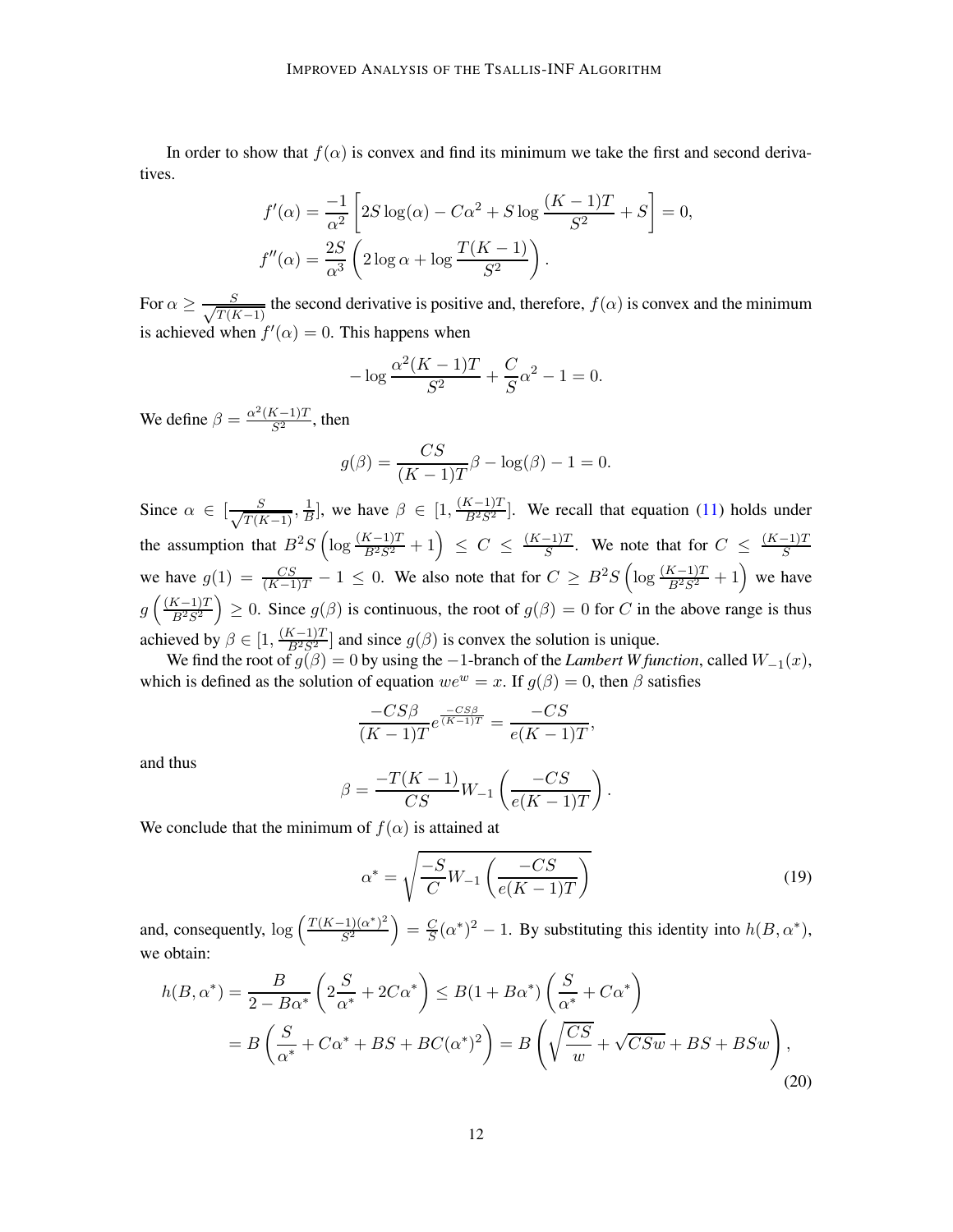where  $w := -W_{-1} \left[ \frac{-CS}{e(K-1)} \right]$  $e(K-1)T$ ] and the inequality follows by the fact that  $\forall x \in [0, 1] : \frac{2}{2-x} \leq 1+x$ . This provides a closed form upper bound for the pseudo-regret, but we still need an estimate of  $w$  to obtain an explicit bound. We use the result of [Chatzigeorgiou](#page-13-13) [\(2013](#page-13-13)), who provides the following bounds for  $W_{-1}(x)$ .

**Lemma 5 [\(Chatzigeorgiou 2013](#page-13-13))** *For any*  $x \le 1$ 

<span id="page-12-0"></span>
$$
1 + \sqrt{2\log(1/x)} + \frac{2}{3}\log(1/x) \le -W_{-1}(-x/e) \le 1 + \sqrt{2\log(1/x)} + \log(1/x).
$$

To complete the proof it suffices to use Lemma [5](#page-12-0) with  $x = \frac{CS}{(K-1)}$  $\frac{CS}{(K-1)T}$ , which gives

$$
1 \le w \le 1 + \sqrt{2\log\frac{T(K-1)}{CS}} + \log\frac{T(K-1)}{CS} \le \left(1 + \sqrt{\log\frac{T(K-1)}{CS}}\right)^2
$$

<span id="page-12-1"></span>.

By substituting this into  $(20)$  we obtain:

$$
h(B, \alpha^*) \leq B\sqrt{CS} + B\sqrt{CS} \left( 1 + \sqrt{\log \frac{T(K-1)}{CS}} \right)
$$
  
+ 
$$
2B^2S + B^2S \log \frac{T(K-1)}{CS} + B^2S \sqrt{2 \log \frac{T(K-1)}{CS}}
$$
  
= 
$$
B\sqrt{CS} \left( \sqrt{\log \frac{T(K-1)}{CS}} + 2 \right) + B^2S \left( \log \frac{T(K-1)}{CS} + \sqrt{2 \log \frac{T(K-1)}{CS}} + 2 \right).
$$
 (21)

Finally, by [\(18\)](#page-10-1) we have  $R \le h(B, \alpha^*)$ , which together with [\(16\)](#page-9-1) and the fact that  $\lambda \le 1$  completes the proof.

# 6. Discussion

We have presented a refined analysis of the Tsallis-INF algorithm in adversarial regimes with a self-bounding constraint. The result improves on prior work in two ways. First, it improves the dependence of the regret bound on time horizon from  $\log T$  to  $\log \frac{(K-1)T}{(\sum_{i\neq i^*} \frac{1}{\Delta_i})^2}$ . Second, it improves the dependence of the regret bound on corruption amount C. In particular, for  $C =$ Θ  $\begin{pmatrix} & & T K \end{pmatrix}$  $(\log T) \sum_{i \neq i^*} \sum \frac{1}{\Delta_i}$ it improves the pseudo-regret bound by a multiplicative factor of  $\sqrt{\frac{\log T}{\log \log T}}$ . Moreover, we have provided a generalized result that can be used to improve regret bounds for extensions of Tsallis-INF to other problem settings, where the regret satisfies a self-bounding constraint. Due to versatility and rapidly growing popularity of regret analysis based on the selfbounding property, the result provides a powerful tool for tightening regret bounds in a broad range of corrupted settings.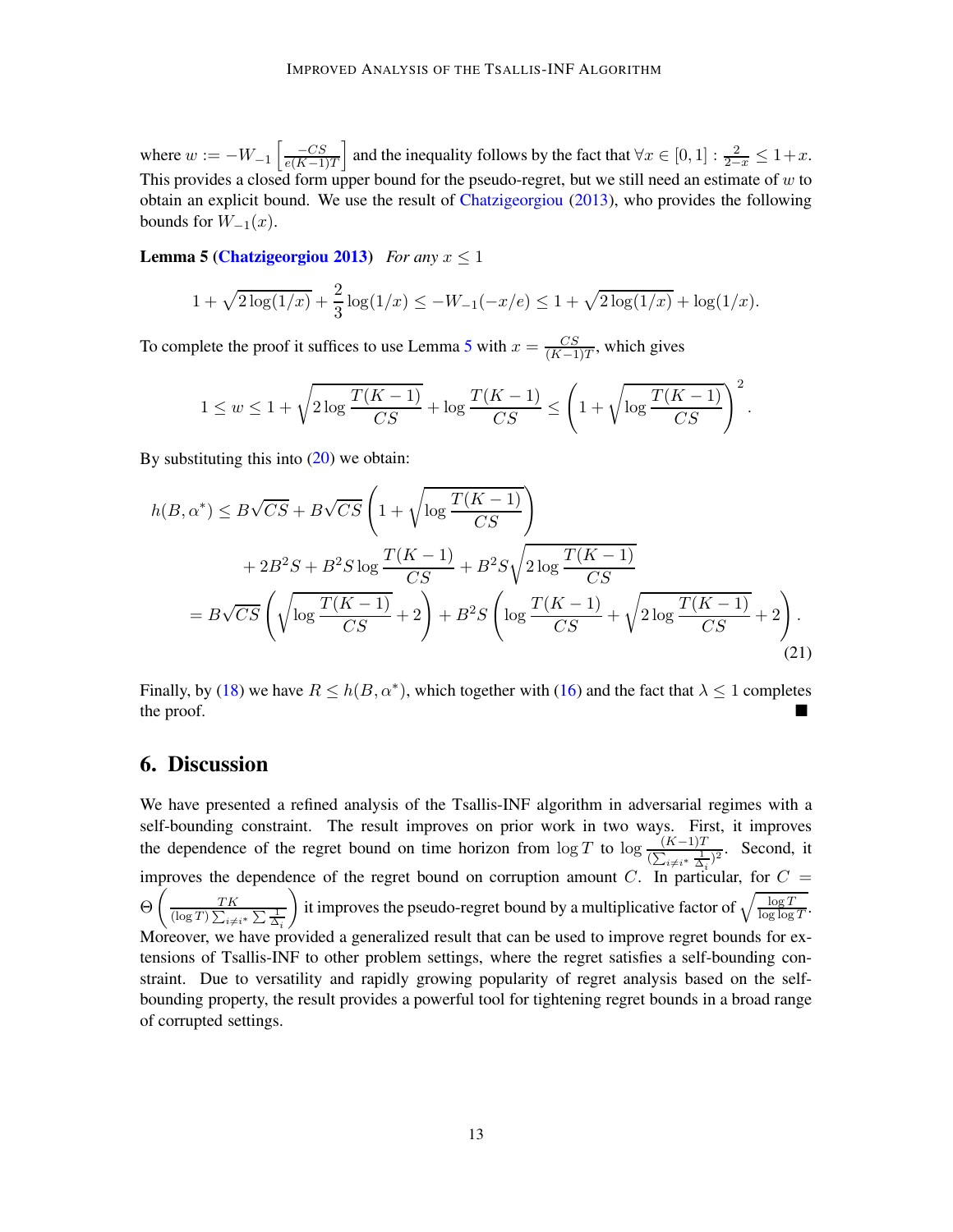# Acknowledgments

This project has received funding from European Union's Horizon 2020 research and innovation programme under the Marie Skłodowska-Curie grant agreement No 801199. YS acknowledges partial support by the Independent Research Fund Denmark, grant number 9040-00361B.

# References

- <span id="page-13-8"></span>Jacob D Abernethy, Chansoo Lee, and Ambuj Tewari. Fighting bandits with a new kind of smoothness. In *Advances in Neural Information Processing Systems (NeurIPS)*. 2015.
- <span id="page-13-7"></span>Jean-Yves Audibert and Sébastien Bubeck. Regret Bounds and Minimax Policies under Partial Monitoring. *Journal of Machine Learning Research*, 11, 2010.
- <span id="page-13-6"></span>Jean-Yves Audibert and Sébastien Bubeck. Minimax policies for adversarial and stochastic bandits. In *Proceedings of the Conference on Learning Theory (COLT)*, 2009.
- <span id="page-13-4"></span>Peter Auer and Chao-Kai Chiang. An algorithm with nearly optimal pseudo-regret for both stochastic and adversarial bandits. In *Proceedings of the Conference on Learning Theory (COLT)*, 2016.
- <span id="page-13-10"></span>Peter Auer and Ronald Ortner. UCB revisited: Improved regret bounds for the stochastic multiarmed bandit problem. *Periodica Mathematica Hungarica*, 61, 2010.
- <span id="page-13-1"></span>Peter Auer, Nicolò Cesa-Bianchi, and Paul Fischer. Finite-time analysis of the multiarmed bandit problem. *Machine Learning*, 47, 2002a.
- <span id="page-13-2"></span>Peter Auer, Nicolò Cesa-Bianchi, Yoav Freund, and Robert E. Schapire. The nonstochastic multiarmed bandit problem. *SIAM Journal on Computing*, 32, 2002b.
- <span id="page-13-3"></span>Sébastien Bubeck and Aleksandrs Slivkins. The best of both worlds: Stochastic and adversarial bandits. In *Proceedings of the Conference on Learning Theory (COLT)*, 2012.
- <span id="page-13-13"></span>Ioannis Chatzigeorgiou. Bounds on the lambert function and their application to the outage analysis of user cooperation. *IEEE Communications Letters*, 17, 2013.
- <span id="page-13-5"></span>Anupam Gupta, Tomer Koren, and Kunal Talwar. Better algorithms for stochastic bandits with adversarial corruptions. In *Proceedings of the Conference on Learning Theory (COLT)*, 2019.
- <span id="page-13-9"></span>Tiancheng Jin and Haipeng Luo. Simultaneously learning stochastic and adversarial episodic mdps with known transition. In *Advances in Neural Information Processing Systems (NeurIPS)*, 2020.
- <span id="page-13-0"></span>Tze Leung Lai and Herbert Robbins. Asymptotically efficient adaptive allocation rules. *Advances in Applied Mathematics*, 6, 1985.
- <span id="page-13-11"></span>Tor Lattimore. Refining the confidence level for optimistic bandit strategies. *Journal of Machine Learning Research*, 2018.
- <span id="page-13-12"></span>Tor Lattimore and Csaba Szepesvári. *Bandit Algorithms*. Cambridge University Press, 2020.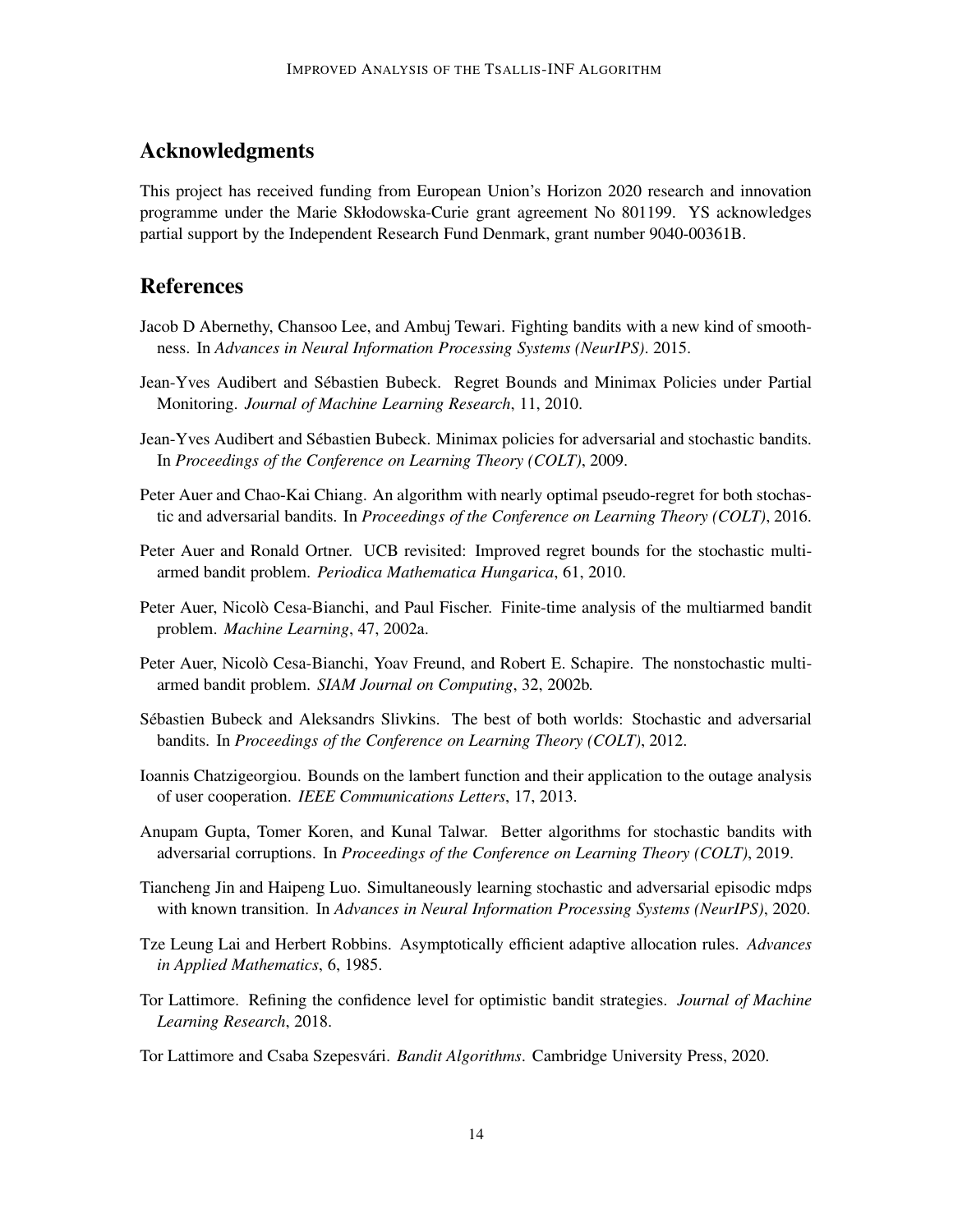- <span id="page-14-5"></span>Thodoris Lykouris, Vahab Mirrokni, and Renato Paes Leme. Stochastic bandits robust to adversarial corruptions. In *Proceedings of the Annual ACM SIGACT Symposium on Theory of Computing*, 2018.
- <span id="page-14-1"></span>Herbert Robbins. Some aspects of the sequential design of experiments. *Bulletin of the American Mathematical Society*, 58, 1952.
- <span id="page-14-9"></span>Chlo´e Rouyer and Yevgeny Seldin. Tsallis-INF for decoupled exploration and exploitation in multiarmed bandits. In *Proceedings of the Conference on Learning Theory (COLT)*, 2020.
- <span id="page-14-10"></span>Chloé Rouyer, Yevgeny Seldin, and Nicolò Cesa-Bianchi. An algorithm for stochastic and adversarial bandits with switching costs. In *Proceedings of the International Conference on Machine Learning (ICML)*, 2021.
- <span id="page-14-3"></span>Yevgeny Seldin and Gábor Lugosi. An improved parametrization and analysis of the EXP3++ algorithm for stochastic and adversarial bandits. In *Proceedings of the Conference on Learning Theory (COLT)*, 2017.
- <span id="page-14-2"></span>Yevgeny Seldin and Aleksandrs Slivkins. One practical algorithm for both stochastic and adversarial bandits. In *Proceedings of the International Conference on Machine Learning (ICML)*, 2014.
- <span id="page-14-0"></span>William R. Thompson. On the likelihood that one unknown probability exceeds another in view of the evidence of two samples. *Biometrika*, 25, 1933.
- <span id="page-14-11"></span>Constantino Tsallis. Possible generalization of Boltzmann-Gibbs statistics. *Journal of Statistical Physics*, 52, 1988.
- <span id="page-14-4"></span>Chen-Yu Wei and Haipeng Luo. More adaptive algorithms for adversarial bandits. In *Proceedings of the Conference on Learning Theory (COLT)*, 2018.
- <span id="page-14-6"></span>Julian Zimmert and Yevgeny Seldin. An optimal algorithm for stochastic and adversarial bandits. In *Proceedings on the International Conference on Artificial Intelligence and Statistics (AISTATS)*, 2019.
- <span id="page-14-7"></span>Julian Zimmert and Yevgeny Seldin. Tsallis-INF: An optimal algorithm for stochastic and adversarial bandits. *Journal of Machine Learning Research*, 2021.
- <span id="page-14-8"></span>Julian Zimmert, Haipeng Luo, and Chen-Yu Wei. Beating stochastic and adversarial semi-bandits optimally and simultaneously. In *Proceedings of the International Conference on Machine Learning (ICML)*, 2019.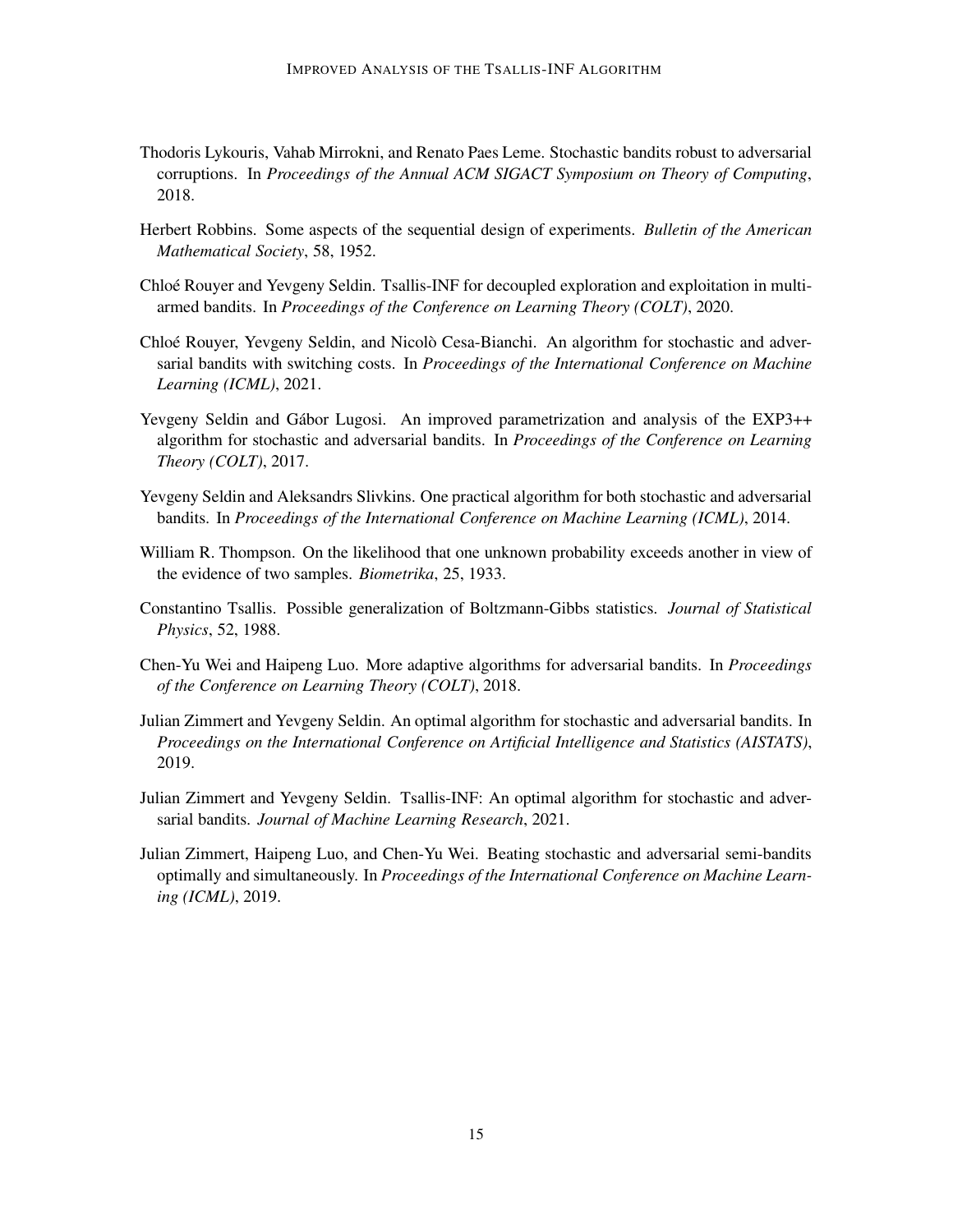# <span id="page-15-1"></span><span id="page-15-0"></span>Appendix A. Technical Lemmas

**Lemma 6** Let b and  $c_1, \ldots, c_n$  be non-negative real numbers and let

$$
Z = \max_{x \in \mathbb{R}^n} \sum_{i=1}^n (bx_i - c_i x_i^2)
$$
  
s.t. 
$$
\sum_{i=1}^n x_i \le M.
$$

*Then*

$$
Z = \begin{cases} bM - \frac{M^2}{\sum_{i=1}^n \frac{1}{c_i}}, & \text{if } \sum_{i=1}^n \frac{b}{2c_i} > M, \\ \frac{b^2}{4} \sum_{i=1}^n \frac{1}{c_i}, & \text{otherwise.} \end{cases}
$$

*Moreover, we always have*  $bM - \frac{M^2}{\sum_{i=1}^n \frac{1}{c_i}} \leq \frac{b^2}{4}$  $\frac{b^2}{4}\sum_{i=1}^n\frac{1}{c_i}$  $\frac{1}{c_i}$  and, therefore, we always have  $Z \leq$  $rac{b^2}{4} \sum_{i=1}^n$ 1

$$
\frac{b^2}{4} \sum_{i=1}^n \frac{1}{c_i}.
$$

**Proof** Since  $c_i \geq 0$ , the objective function is a sum of downward-pointing parabolas and, therefore, concave. Thus, the maximum is attained when the first derivative of the Lagrangian with Lagrange variable  $v \geq 0$  for the inequality constraint satisfies

$$
b - 2c_i x_i - v = 0,
$$

where  $v(\sum_{i=1}^{n} x_i - M) = 0$ . Thus,  $x_i = \frac{b-v}{2c_i}$ . The KKT conditions provide two cases:

i) If  $\sum_{i=1}^n \frac{b}{2c}$  $\frac{b}{2c_i} > M$ , then  $v > 0$  and  $\sum_{i=1}^n x_i = M$ . As a consequence,  $v = b - \frac{M}{\sum_{i=1}^n \frac{1}{2c_i}}$ . So  $x_i = \frac{M}{c_i \sum_{i=1}^n \frac{1}{c_i}}$  and  $Z = bM - \frac{M^2}{\sum_{i=1}^n \frac{1}{c_i}}$ .

ii) If  $\sum_{i=1}^{n} \frac{b}{2c}$  $\frac{b}{2c_i} \leq M$ , then  $v = 0$  and, as a consequence,  $x_i = \frac{b}{2c_i}$  and  $Z = \frac{b^2}{4}$  $\frac{b^2}{4}\sum_{i=1}^n\frac{1}{c_i}$  $\frac{1}{c_i}$ . Finally, by the AM-GM inequality we have

$$
\frac{M^2}{\sum_{i=1}^n \frac{1}{c_i}} + \frac{b^2}{4} \sum_{i=1}^n \frac{1}{c_i} \ge bM,
$$

H

which gives the final statement of the lemma.

We also use the following result by [Zimmert and Seldin](#page-14-7) [\(2021](#page-14-7), Lemma 15).

**Lemma 7 [\(Zimmert and Seldin](#page-14-7), [2021](#page-14-7))** *For any*  $b > 0$  *and*  $c > 0$  *and*  $T_0$ ,  $T \in \mathbb{N}$ *, such that*  $T_0 < T$ and  $b\sqrt{T_0} > c$ , it holds that

$$
\sum_{t=T_0+1}^T \frac{1}{bt^{\frac{3}{2}} - ct} \le \frac{2}{b\sqrt{T_0} - c}.
$$

<span id="page-15-2"></span>By doubling the lower threshold on  $b\sqrt{T_0}$  we obtain the following corollary.

**Corollary 8** For any  $b > 0$  and  $c > 0$  and  $T_0, T \in \mathbb{N}$ , such that  $T_0 < T$  and  $b\sqrt{T_0} \geq 2c$ , it holds *that*

$$
\sum_{t=T_0+1}^T \frac{1}{bt^{\frac{3}{2}} - ct} \leq \frac{2}{c}.
$$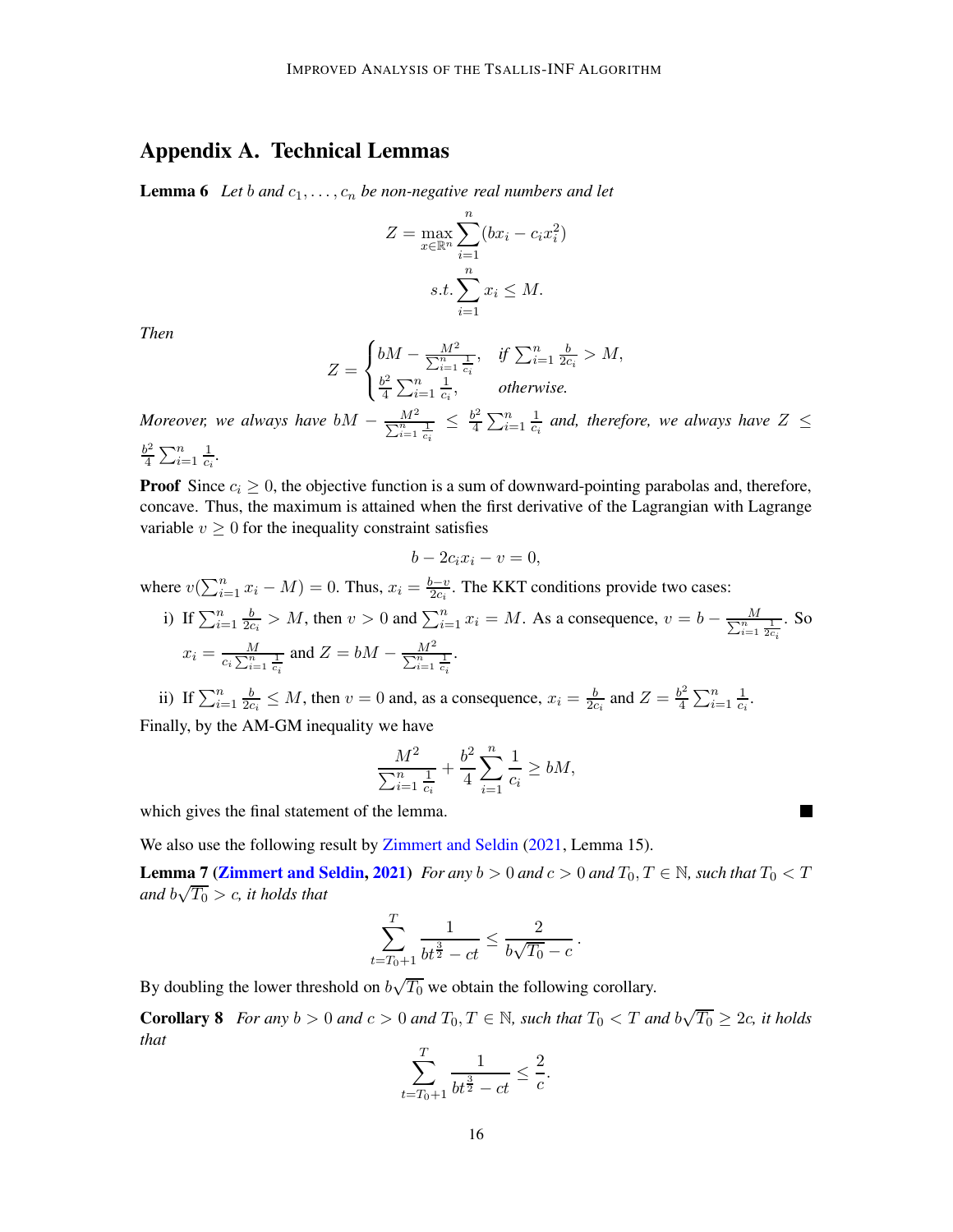# <span id="page-16-0"></span>Appendix B. Proof of Theorem [3](#page-5-0)

**Proof** Similar to the proof of Theorem [4,](#page-6-0) for any  $\lambda \in [0, 1]$  we use the self-bounding constraint and the regret bound of [Zimmert and Seldin](#page-14-7) [\(2021](#page-14-7)) given in equation [\(12\)](#page-8-0) to provide the following bound for the pseudo-regret:

$$
\overline{Reg}_T = (\lambda + 1)\overline{Reg}_T - \lambda \overline{Reg}_T
$$
\n
$$
\leq (\lambda + 1) \left( \sum_{i \neq i^*} \left[ \sum_{t=1}^T \frac{\mathbb{E}[w_{t,i}]}{4\sqrt{t}} + \sum_{t=1}^T \frac{\sqrt{\mathbb{E}[w_{t,i}]} }{\sqrt{t}} \right] + \frac{3}{4} \sqrt{K} + 14K \log(T) + 15 \right)
$$
\n
$$
- \lambda \left( \left[ \sum_{t=1}^T \sum_{i \neq i^*} \mathbb{E}[w_{t,i}] \Delta_i \right] - C \right).
$$

As before, to simplify the notation, let  $a_{t,i} = \mathbb{E}[w_{t,i}]^{\frac{1}{2}}$  and  $S = \sum_{i \neq i^*} \frac{1}{\Delta}$  $\frac{1}{\Delta_i}$  and w.l.o.g. assume that  $i^* = K$  and define

<span id="page-16-1"></span>
$$
R_t = \sum_{i \neq i^*} \left( \frac{\lambda + 1}{\sqrt{t}} a_{t,i} - \left( \lambda \Delta_i - \frac{\lambda + 1}{4\sqrt{t}} \right) a_{t,i}^2 \right),
$$
  
\n
$$
R = \sum_{t=1}^T R_t + \lambda C.
$$
\n(22)

Then

<span id="page-16-2"></span>
$$
\overline{Reg}_T \le R + (1+\lambda) \left(\frac{3}{4}\sqrt{K} + 14K \log(T) + 15\right). \tag{23}
$$

Hence, in order to obtain a bound for the pseudo-regret, it suffices to derive a bound for  $R$ . We start with the bound for a general adversarial environment and then prove the refinements.

#### Proof of the regret bound for an unconstrained adversarial regime (equation [\(5\)](#page-5-4))

We take  $\lambda = 0$ . By plugging it into the definition of  $R_t$  in equation [\(22\)](#page-16-1) we obtain

$$
R_t \le \frac{\sqrt{K-1}}{\sqrt{t}} + \frac{1}{4\sqrt{t}}
$$

and

$$
R = \sum_{t=1}^{T} R_t \le 2\sqrt{(K-1)T} + \frac{1}{2}\sqrt{T}.
$$

Plugging this into  $(23)$  completes the proof of  $(5)$ .

### Proof of the regret bounds for an adversarial regime with a self-bounding constraint (equations  $(6)$  and  $(7)$ )

Now we prove the refined bounds for adversarial environments satisfying the self-bounding con-straint with unique best arm. Similarly to the proof of Theorem [4,](#page-6-0) we bound  $R_t$  for each  $t \geq 1$  by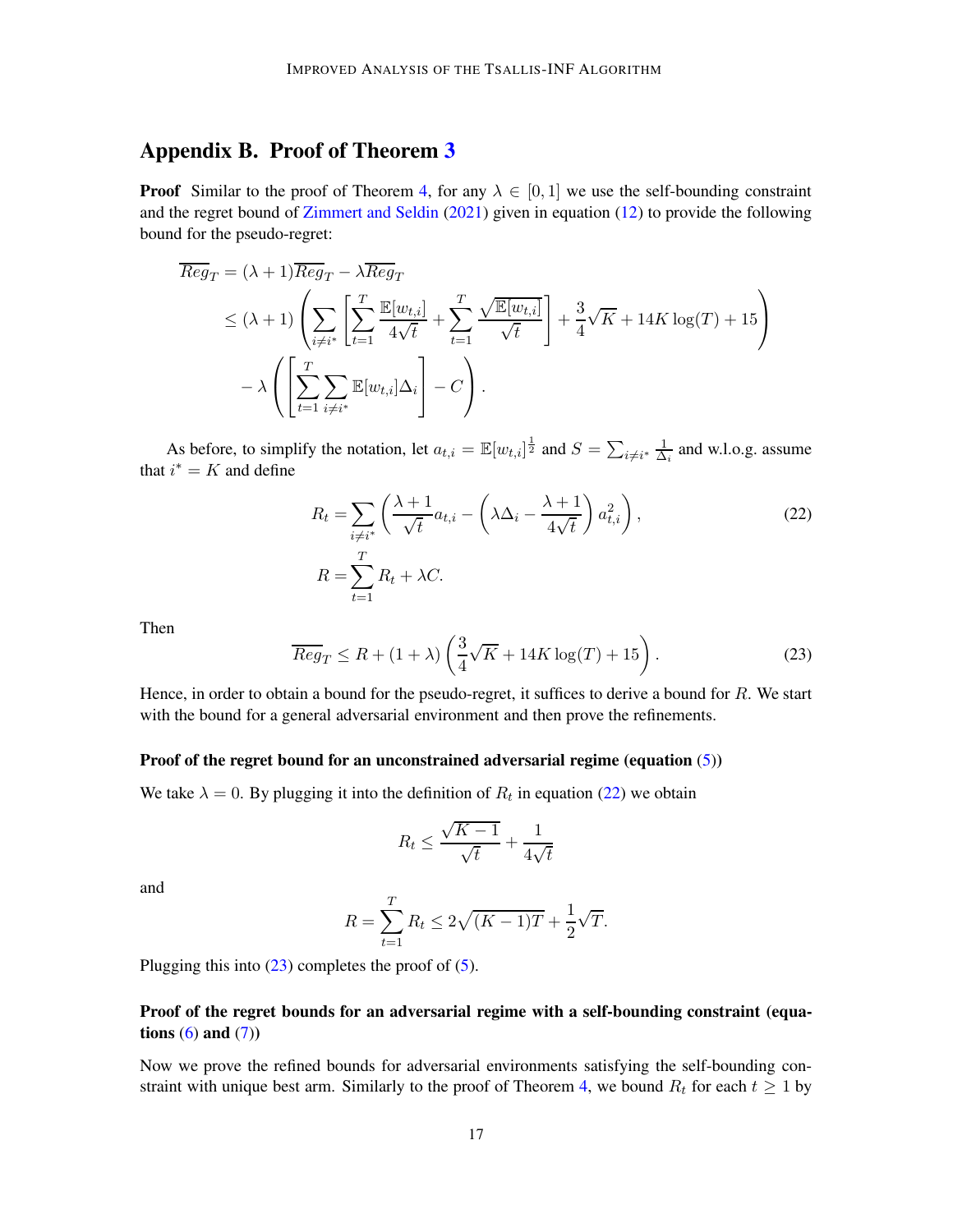solving a constrained maximization problem over  $\{a_{t,i}\}_{i=1}^n$ , where the constraint is  $\sum_{i=1}^{K-1} a_{t,i} \le \sqrt{K-1}$ . But the challenge here is that the coefficients  $\lambda \Delta_i - \frac{\lambda+1}{4\sqrt{t}}$  in front of  $a_{t,i}^2$  in the de  $R_t$  are not necessarily positive, and if they are not, then Lemma [6](#page-15-0) cannot be applied. More precisely, if

<span id="page-17-0"></span>
$$
\forall i \neq i^* : \lambda \Delta_i \ge \frac{\lambda + 1}{4\sqrt{t}} \Rightarrow t \ge \left(\frac{\lambda + 1}{4\lambda \Delta_{min}}\right)^2,\tag{24}
$$

where  $\Delta_{min} = \min_{i \neq i^*} {\{\Delta_i\}}$ , then all the coefficients are positive. We denote  $\alpha = \frac{2\lambda}{\lambda+1}$  and define a threshold  $T_1 = \left(\frac{\lambda+1}{2\lambda\Delta_{min}}\right)^2 = \left(\frac{1}{\alpha\Delta_{min}}\right)^2$ . We note that  $T_1$  is four times larger than what is required for satisfaction of the condition in equation  $(24)$ . The reason is that at a later point in the proof we apply Corollary [8](#page-15-2) for  $t \geq T_1$  and we need to satisfy the condition of the corollary. For  $t \geq T_1$  we can use Lemma [6](#page-15-0) to bound  $R_t$ . By the lemma we obtain:

$$
R_t \le \frac{(\lambda + 1)^2}{4t} \sum_{i=1}^{K-1} \frac{1}{\lambda \Delta_i - \frac{\lambda + 1}{\sqrt{t}}} = \sum_{i=1}^{K-1} \frac{\lambda + 1}{\frac{4\lambda}{\lambda + 1} \Delta_i t - \sqrt{t}} = \sum_{i=1}^{K-1} \frac{\lambda + 1}{2\alpha \Delta_i t - \sqrt{t}}.
$$

We rewrite each term in the summation in the following way

$$
\frac{\lambda+1}{2\alpha\Delta_i t - \sqrt{t}} = \frac{\lambda+1}{2\alpha\Delta_i t} + \frac{\lambda+1}{4\alpha^2\Delta_i^2 t^{\frac{3}{2}} - 2\alpha\Delta_i t}
$$

and obtain

<span id="page-17-1"></span>for 
$$
t \ge T_1
$$
:  $R_t \le \frac{S(\lambda + 1)}{2\alpha t} + \sum_{i=1}^{K-1} \frac{\lambda + 1}{4\alpha^2 \Delta_i^2 t^{\frac{3}{2}} - 2\alpha \Delta_i t}$ . (25)

In order to bound  $R_t$  for  $t < T_1$ , we break it into two parts as follows:

$$
R_t = \sum_{i \neq i^*} \left( \frac{\lambda + 1}{\sqrt{t}} a_{t,i} - \lambda \Delta_i a_{t,i}^2 \right) + \sum_{i \neq i^*} \left( \frac{\lambda + 1}{4\sqrt{t}} a_{t,i}^2 \right)
$$
  

$$
\leq \sum_{i \neq i^*} \left( \frac{\lambda + 1}{\sqrt{t}} a_{t,i} - \lambda \Delta_i a_{t,i}^2 \right) + \frac{1}{2\sqrt{t}},
$$

where the inequality holds because  $\lambda \leq 1$  and  $\sum_{i \neq i^*} a_{t,i}^2 \leq 1$ . We use Lemma [6](#page-15-0) to bound the summation in the latter expression. The solution depends on a threshold  $T_2 = \frac{(\lambda+1)^2 S^2}{4\lambda^2 (K-1)} = \frac{S^2}{(K-1)\alpha^2}$ .

<span id="page-17-2"></span>for 
$$
t \leq T_2
$$
:  $R_t \leq \frac{\sqrt{K-1}(\lambda+1)}{\sqrt{t}} - \frac{\lambda(K-1)}{S} + \frac{1}{2\sqrt{t}},$  (26)

<span id="page-17-3"></span>for 
$$
t \ge T_2
$$
:  $R_t \le \frac{S(\lambda + 1)^2}{4\lambda t} + \frac{1}{2\sqrt{t}} = \frac{S(\lambda + 1)}{2\alpha t} + \frac{1}{2\sqrt{t}}$ . (27)

Note that for  $t \geq T_1$  we have a choice between using the bound in equation [\(25\)](#page-17-1) or one of the bounds in [\(26\)](#page-17-2) or [\(27\)](#page-17-3), depending on whether  $t \leq T_2$  or  $t \geq T_2$ . The relation between the thresholds,  $T_1 \leq T_2$  or  $T_2 \leq T_1$ , depends on the relation between  $\left(\frac{1}{\Delta_{min}}\right)^2$  and  $\frac{S^2}{K-1}$  $\frac{S^2}{K-1}$ . Also note that the choice of  $\alpha$  (which determines  $\lambda$ ) affects the thresholds  $T_1$  and  $T_2$ , but not their relation. Similar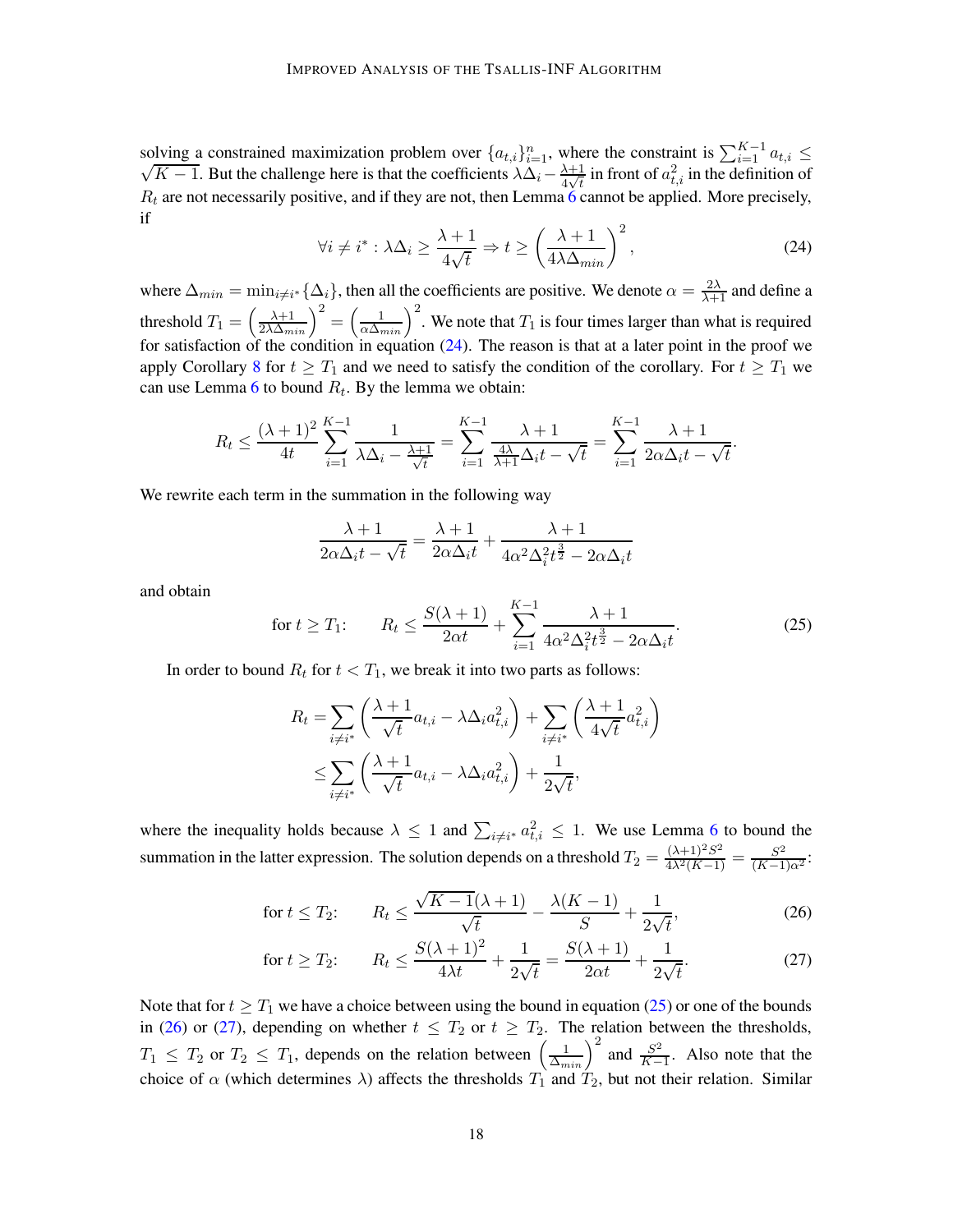to the proof of Theorem [4,](#page-6-0) we restrict the range of  $\alpha$ , so that  $T \geq T_2 = \frac{S^2}{\alpha^2(K-1)}$ , which gives  $\alpha \geq \frac{S}{\sqrt{T(I)}}$ .

 $T(K-1)$ We now derive a bound on R. We consider three cases:  $T_2 \le T \le T_1$ ,  $T_2 \le T_1 \le T$ , and  $T_1 \leq T_2 \leq T$ .

First case:  $T_2 \le T \le T_1$ . By [\(26\)](#page-17-2) and [\(27\)](#page-17-3) we have:

<span id="page-18-2"></span>
$$
\sum_{t=1}^{T} R_t \le \sum_{t=1}^{T_2} R_t + \sum_{t=T_2+1}^{T} R_t
$$
\n
$$
\le \sum_{t=1}^{T_2} \left( \frac{\sqrt{K-1}(\lambda+1)}{\sqrt{t}} - \frac{\lambda(K-1)}{S} \right) + \sum_{t=T_2+1}^{T} \left( \frac{S(\lambda+1)}{2\alpha t} \right) + \sqrt{T}
$$
\n
$$
\le 2\sqrt{T_2(K-1)}(\lambda+1) - \frac{\lambda(K-1)T_2}{S} + \frac{S(\lambda+1)}{2\alpha} \log(\frac{T}{T_2}) + \sqrt{T_1},
$$
\n(28)

where in the second line we used  $\sum_{t=1}^{T} \frac{1}{2v}$  $\frac{1}{2\sqrt{t}} \leq$  $\sqrt{T}$  and in the third line  $\sum_{t=T_2+1}^{T} \frac{1}{t} \leq \log(T/T_2)$ and  $\lambda \leq 1$  and  $T \leq T_1$ .

**Second case:**  $T_2 \le T_1 \le T$ . By [\(26\)](#page-17-2), [\(27\)](#page-17-3), and [\(25\)](#page-17-1) we have:

$$
\sum_{t=1}^{T} R_t \le \sum_{t=1}^{T_2} R_t + \sum_{t=T_2+1}^{T_1} R_t + \sum_{t=T_1+1}^{T} R_t
$$
\n
$$
\le \sum_{t=1}^{T_2} \left( \frac{\sqrt{K-1}(\lambda+1)}{\sqrt{t}} - \frac{\lambda(K-1)}{S} \right) + \sum_{t=T_2+1}^{T} \left( \frac{S(\lambda+1)}{2\alpha t} \right) + \sqrt{T_1} + \sum_{i=1}^{K-1} \sum_{t=T_1+1}^{T} \frac{\lambda+1}{4\alpha^2 \Delta_i^2 t^{\frac{3}{2}} - 2\alpha \Delta_i t}
$$
\n
$$
\le 2\sqrt{T_2(K-1)}(\lambda+1) - \frac{\lambda(K-1)T_2}{S} + \frac{S(\lambda+1)}{2\alpha} \log(\frac{T}{T_2}) + \sqrt{T_1} + \sum_{i=1}^{K-1} \sum_{t=T_1+1}^{T} \frac{1}{2\alpha^2 \Delta_i^2 t^{\frac{3}{2}} - \alpha \Delta_i t},
$$
\n(29)

<span id="page-18-0"></span>where in the second line we used  $\sum_{t=1}^{T_1} \frac{1}{2v}$  $\frac{1}{2\sqrt{t}} \leq$  $\sqrt{T_1}$  and in the third line  $\sum_{t=T_2+1}^{T} \frac{1}{t} \le \log(T/T_2)$ and  $\lambda \leq 1$ .

**Third case:**  $T_1 \leq T_2 \leq T$ . By [\(26\)](#page-17-2) and [\(25\)](#page-17-1) we have:

<span id="page-18-1"></span>
$$
\sum_{t=1}^{T} R_t \le \sum_{t=1}^{T_2} R_t + \sum_{t=T_2+1}^{T} R_t
$$
\n
$$
\le \sum_{t=1}^{T_2} \left( \frac{\sqrt{K-1}(\lambda+1)}{\sqrt{t}} - \frac{\lambda(K-1)}{S} \right) + \sqrt{T_2} + \sum_{t=T_2+1}^{T} \left( \frac{S(\lambda+1)}{2\alpha t} \right) + \sum_{i=1}^{K-1} \sum_{t=T_2+1}^{T} \frac{\lambda+1}{4\alpha^2 \Delta_i^2 t^{\frac{3}{2}} - 2\alpha \Delta_i t}
$$
\n
$$
\le 2\sqrt{T_2(K-1)}(\lambda+1) - \frac{\lambda(K-1)T_2}{S} + \sqrt{T_2} + \frac{S(\lambda+1)}{2\alpha} \log(\frac{T}{T_2}) + \sum_{i=1}^{K-1} \sum_{t=T_1+1}^{T} \frac{1}{2\alpha^2 \Delta_i^2 t^{\frac{3}{2}} - \alpha \Delta_i t}.
$$
\n(30)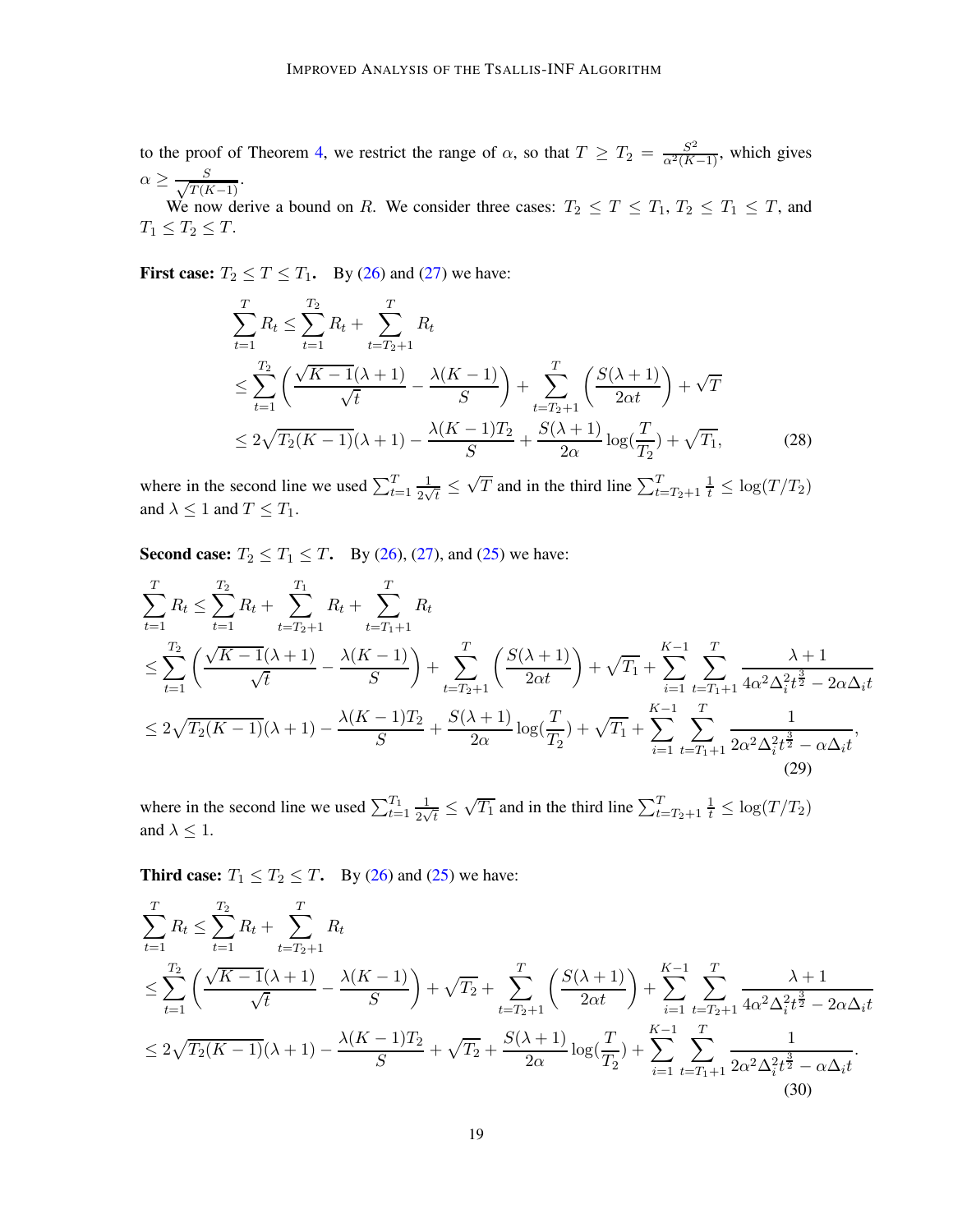**Merging the cases:** Corollary [8](#page-15-2) provides an upper bound for the last terms of  $(29)$  and  $(30)$ :

<span id="page-19-0"></span>
$$
\sum_{t=T_1+1}^T \frac{1}{2\alpha^2 \Delta_i^2 t^{\frac{3}{2}} - \alpha \Delta_i t} \le \frac{2}{\alpha \Delta_i}.
$$

Now we combine  $(28)$ ,  $(29)$ , and  $(30)$ , and obtain following bound for R:

$$
R = \sum_{t=1}^{T} R_t + \lambda C
$$
  
\n
$$
\leq 2\sqrt{T_2(K-1)}(\lambda + 1) - \frac{\lambda(K-1)T_2}{S} + \frac{S(\lambda+1)}{2\alpha} \log(\frac{T}{T_2}) + \lambda C
$$
  
\n
$$
+ \sqrt{\max\{T_1, T_2\}} + \sum_{i=1}^{K-1} \frac{2}{\alpha \Delta_i}.
$$
\n(31)

We note that max  $\{T_1, T_2\}$  = max  $\left\{\frac{S^2}{(K-1)\alpha^2}, \frac{1}{\Delta_{min}^2 \alpha^2}\right\}$  $\mathcal{L}$  $\leq \frac{S^2}{\alpha^2}$ . Moreover, by substituting  $T_2 =$  $\frac{S^2}{\alpha^2(K-1)}$  into [\(31\)](#page-19-0) we obtain:

$$
R \le 2(\lambda + 1)\frac{S}{\alpha} - \frac{\lambda S}{\alpha^2} + \frac{S(\lambda + 1)}{2\alpha}\log\left(\frac{\alpha^2(K - 1)T}{S^2}\right) + \lambda C + \frac{S}{\alpha} + \sum_{i=1}^{K-1}\frac{2}{\alpha\Delta_i}
$$
  
=  $\frac{\lambda + 1}{2}\left[4\frac{S}{\alpha} - \frac{S}{\alpha} + \frac{S}{\alpha}\log\left(\frac{(K - 1)T}{S^2}\right) + \frac{2S}{\alpha}\log(\alpha) + \alpha C\right] + \frac{3S}{\alpha}$   
=  $\frac{1}{2-\alpha}\left[\frac{S}{\alpha}\left(3 + \log\left(\frac{T(K - 1)}{S^2}\right)\right) + \frac{2S}{\alpha}\log(\alpha) + \alpha C\right] + \frac{3S}{\alpha}.$  (32)

We recognize that the first term in equation [\(32\)](#page-19-1) is  $h(1, \alpha)$ , which was defined earlier in equation  $(18).$  $(18).$ 

**Proof of the general bound in equation** [\(6\)](#page-5-1): By taking  $\lambda = 1$ , which corresponds to  $\alpha = 1$ , we obtain

<span id="page-19-1"></span>
$$
R \le S\left(\log\left(\frac{T(K-1)}{S^2}\right) + 3\right) + C + 3S
$$

$$
= S\left(\log\left(\frac{T(K-1)}{S^2}\right) + 6\right) + C.
$$

Plugging this and the value of  $\lambda$  into [\(16\)](#page-9-1) completes the proof of [\(6\)](#page-5-1).

**Proof of the refined bound in equation [\(7\)](#page-6-1):** We note that the range of  $C$  in the refined bound in equation [\(7\)](#page-6-1) is the same as in the refined bound in [\(11\)](#page-7-1) in Theorem [4](#page-6-0) for  $B = 1$ . We take  $\alpha^*$  as in equation [\(19\)](#page-11-1), i.e.,  $\alpha^* =$  $\sqrt{\frac{-S}{C}W_{-1}\left(\frac{-CS}{e(K-1)}\right)}$  $\frac{-CS}{e(K-1)T}$ ). By Lemma [5](#page-12-0) we have  $-W_{-1}$   $\left(\frac{-CS}{e(K-1)}\right)$  $\frac{-CS}{e(K-1)T}$ )  $\geq 1$ ,